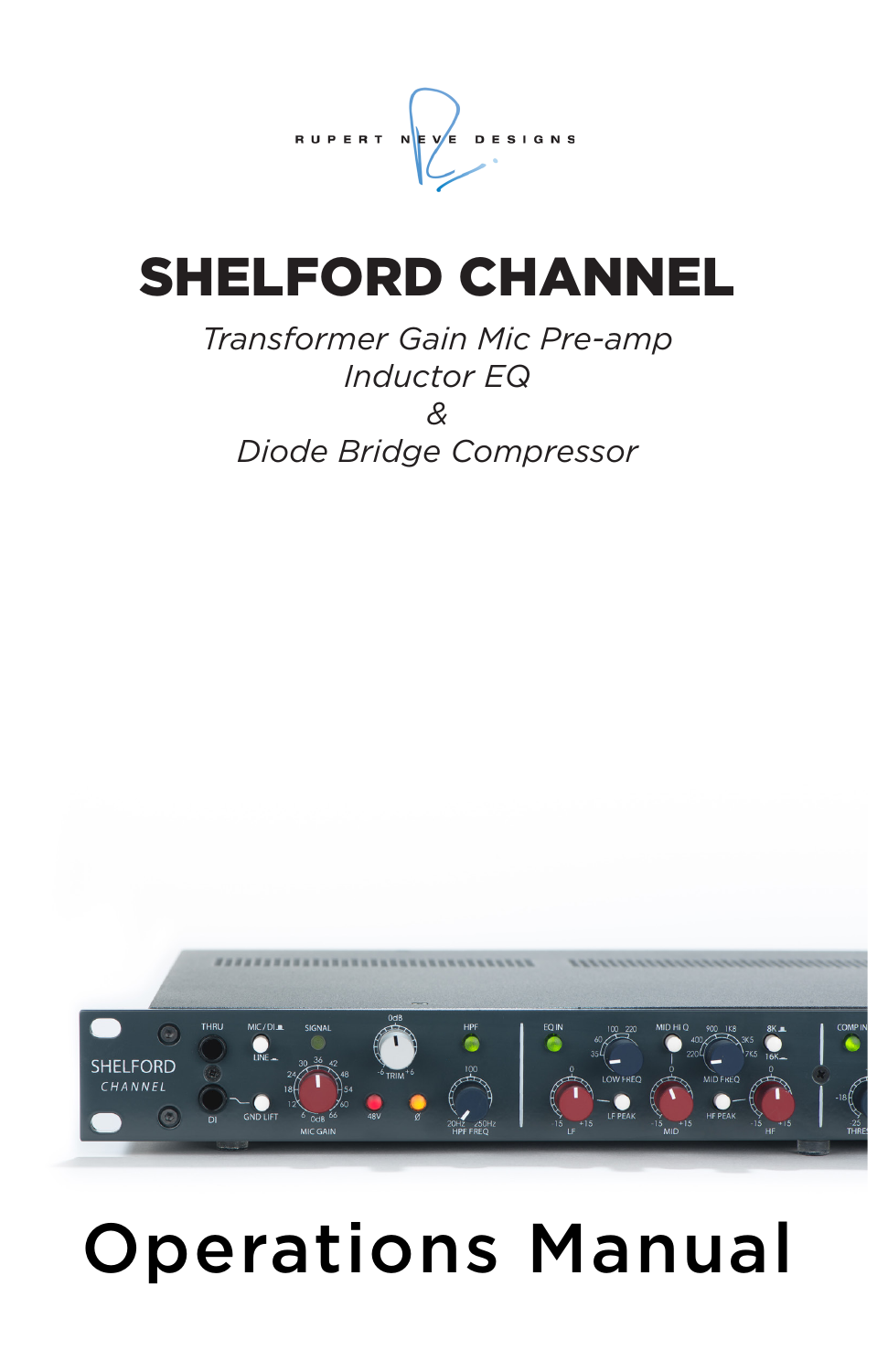# **Important Safety Instructions**

- **1.** Read these instructions.
- **2.** Keep these instructions.
- **3.** Heed all warnings.
- **4.** Follow all instructions.
- **5.** Do not use this apparatus near water.
- **6.** Clean only with a dry cloth.
- **7.** Do not block any ventilation openings. Install in accordance with the manufacturer's instructions.
- **8.** Do not install near any heat sources such as radiators, heat registers, stoves, or other apparatus (including amplifiers) that produce heat.
- **9.** Do not defeat the safety purpose of the polarized or grounding-type A grounding-type plug has two blades and a third grounding prong. The wide blade or the third prong are provided for your safety. If the provided plug does not fit into your outlet, consult an electrician for replacement of the obsolete outlet.
- **10.** Protect the power cord from being walked on or pinched particularly at plugs, convenience receptacles, and the point where they exit from the apparatus.
- **11.** Only use attachments/accessories specified by the manufacturer.
- **12.** Use only with a cart, stand, tripod, bracket, or table specified by the manufacturer, or sold with the apparatus. When a cart is used, use caution when moving the cart/apparatus combination to avoid injury from tip-over.



- **13.** Unplug this apparatus during lightning storms or when unused for long periods of time.
- **14.** Refer all servicing to qualified service personnel. Servicing is required when the apparatus has been damaged in any way, such as powersupply cord or plug is damaged, liquid has been spilled or objects have fallen into the apparatus, the apparatus has been exposed to rain or moisture, does not operate normally, or has been dropped.
- **15.** This apparatus shall not be exposed to dripping or splashing, and no object filled with liquids, such as vases or beer glasses, shall be placed on the apparatus.
- **16.** Do not overload wall outlets and extension cords as this can result in a risk of fire or electric shock.
- **17.** This apparatus has been designed with Class-I construction and must be connected to a mains socket outlet with a protective earthing connection (the third grounding prong).
- **18.** This apparatus has been equipped with a rocker-style AC mains power switch. This switch is located on the rear panel and should remain readily accessible to the user.
- **19.** The MAINS plug or an appliance coupler is used as the disconnect device, so the disconnect device shall remain readily operable.



*Le symbole éclair avec point de flèche à l'intérieur d'un triangle équilatéral est utilisé pour alerter l'utilisateur de la présence à l'intérieur du coffret de "voltage dangereux" non isolé d'ampleur suffisante pour constituer un risque d'éléctrocution.*



The explicit within an equilateral exclamation point within an equilateral extrinsic the distribution of the single line of the single line of the single line of the single line of the single line of the single line of the user of the presence of important operating and maintenance (servicing)<br>instructions in the literature accompanying the appliance.<br>Le point d'exclamation à l'intérieur d'un triangle équilatéral est employé<br>pour alerter les

- **20.** NOTE: This equipment has been tested and found to comply with the limits for a Class B digital device, pursuant to part 15 of the FCC Rules. These limits are designed to provide reasonable protection against harmful interference in a residential installation. This equipment generates, uses, and can radiate radio frequency energy and, if not installed and used in accordance with the instructions, may cause harmful interference to radio communications. However, there is no guarantee that interference will not occur in a particular installation. If this equipment does cause harmful interference to radio or television reception, which can be determined by turning the equipment off and on, the user is encouraged to try to correct the interference by one or more of the following measures:
	- Reorient or relocate the receiving antenna.
	- Increase the separation between the equipment and the receiver.
	- Connect the equipment into an outlet on a circuit different from that to which the receiver is connected.
	- Consult the dealer or an experienced radio/TV technician for help.

CAUTION: Changes or modifications to this device not expressly approved by Rupert Neve Designs LLC, could void the user's authority to operate the equipment under FCC rules.

- **21.** This apparatus does not exceed the Class A/Class B (whichever is applicable) limits for radio noise emissions from digital apparatus as set out in the radio interference regulations of the Canadian Department of Communications.
- **ATTENTION** *Le présent appareil numérique n'émet pas de bruits radioélectriques dépassant las limites applicables aux appareils numériques de class A/de class B (selon le cas) prescrites dans le réglement sur le brouillage radioélectrique édicté par les ministere des communications du Canada.*
- **22.** Exposure to extremely high noise levels may cause permanent hearing loss. Individuals vary considerably in susceptibility to noise-induced hearing loss, but nearly everyone will lose some hearing if exposed to Occupational Safety and Health Administration (OSHA) has specified the permissible noise level exposures shown in the following chart. According to OSHA, any exposure in excess of these permissible limits could result in some hearing loss. To ensure against potentially dangerous exposure to high sound pressure levels, it is recommended that all persons exposed to equipment capable of producing high sound pressure levels use hearing protectors while the equipment is in operation. Ear plugs or protectors in the ear canals or over the ears must be worn when operating the equipment in order to prevent permanent hearing loss if exposure is in excess of the limits set forth here:

| Duration.<br>per day in<br>hours | Sound Level<br>dBA, Slow<br>Response | <b>Typical Example</b>          |
|----------------------------------|--------------------------------------|---------------------------------|
| 8                                | 90                                   | Duo in small club               |
| 6                                | 92                                   |                                 |
|                                  | 95                                   | Subway Train                    |
|                                  | 97                                   |                                 |
|                                  | 100                                  | Typical music via head phones   |
| 1.5                              | 102                                  |                                 |
|                                  | 105                                  | Siren at 10 m distance          |
| 0.5                              | 110                                  |                                 |
| 0.25 or less                     | 115                                  | Loudest parts at a rock concert |

WARNING — To reduce the risk of fire or electric shock, do not expose this apparatus to rain or moisture.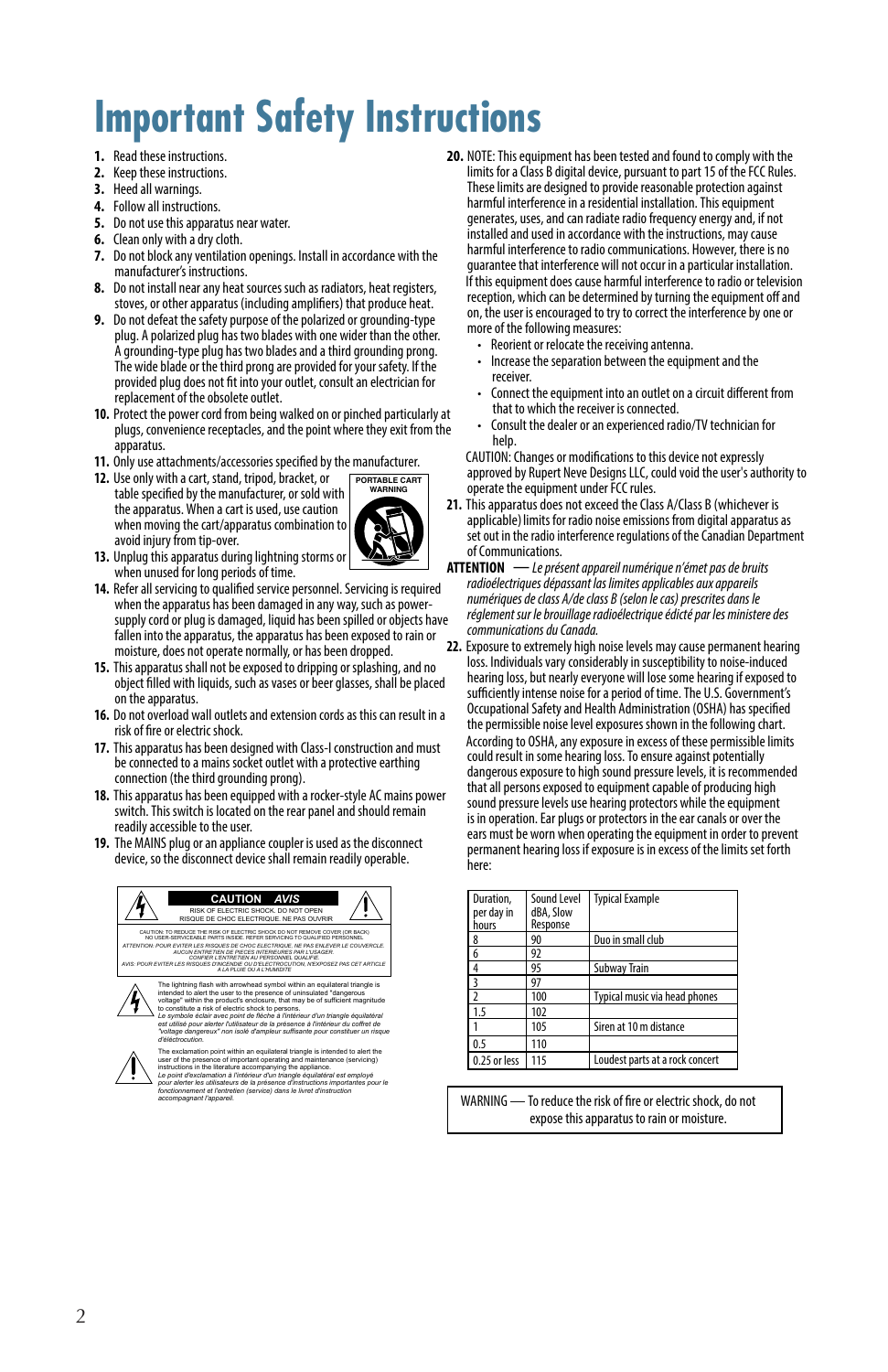# **Shelford Channel User Guide**

Thank you for your purchase of the Shelford Channel.

Over fifty years in the making, the Shelford Channel is the definitive evolution of the original technologies in Rupert's classic console modules like the 1073, 1064, 1081 & 2254, thoughtfully advanced and refined for the 21st century studio. The Shelford Channel is built around Rupert Neve's first new transformer-gain, class-A microphone preamplifier in over 40 years, the "best-of-the-classics" inductor EQ section from the Shelford 5051 and 5052, a tone-packed Diode Bridge Compressor, the analog power of variable Silk saturation, a new dual-tap transformer output stage for maintaining headroom or allowing the full driving of the Channel without clipping standard converters, and twice the operating voltage of vintage designs.

With richly-colored tonal options for when bold statements are required, and precisely-engineered detented controls for recall, the vintage-inspired Shelford Channel maintains the soul of Rupert's classic designs with new levels of versatility, delivering what can only be described as the combined essence of fifty years of Rupert Neve's designs.

Everyone at Rupert Neve Designs hopes that you enjoy using this tool as much as we have enjoyed designing and building it.

Please take note of the safety concerns and power requirements before using this product.



# **Shelford Channel: Block Diagram**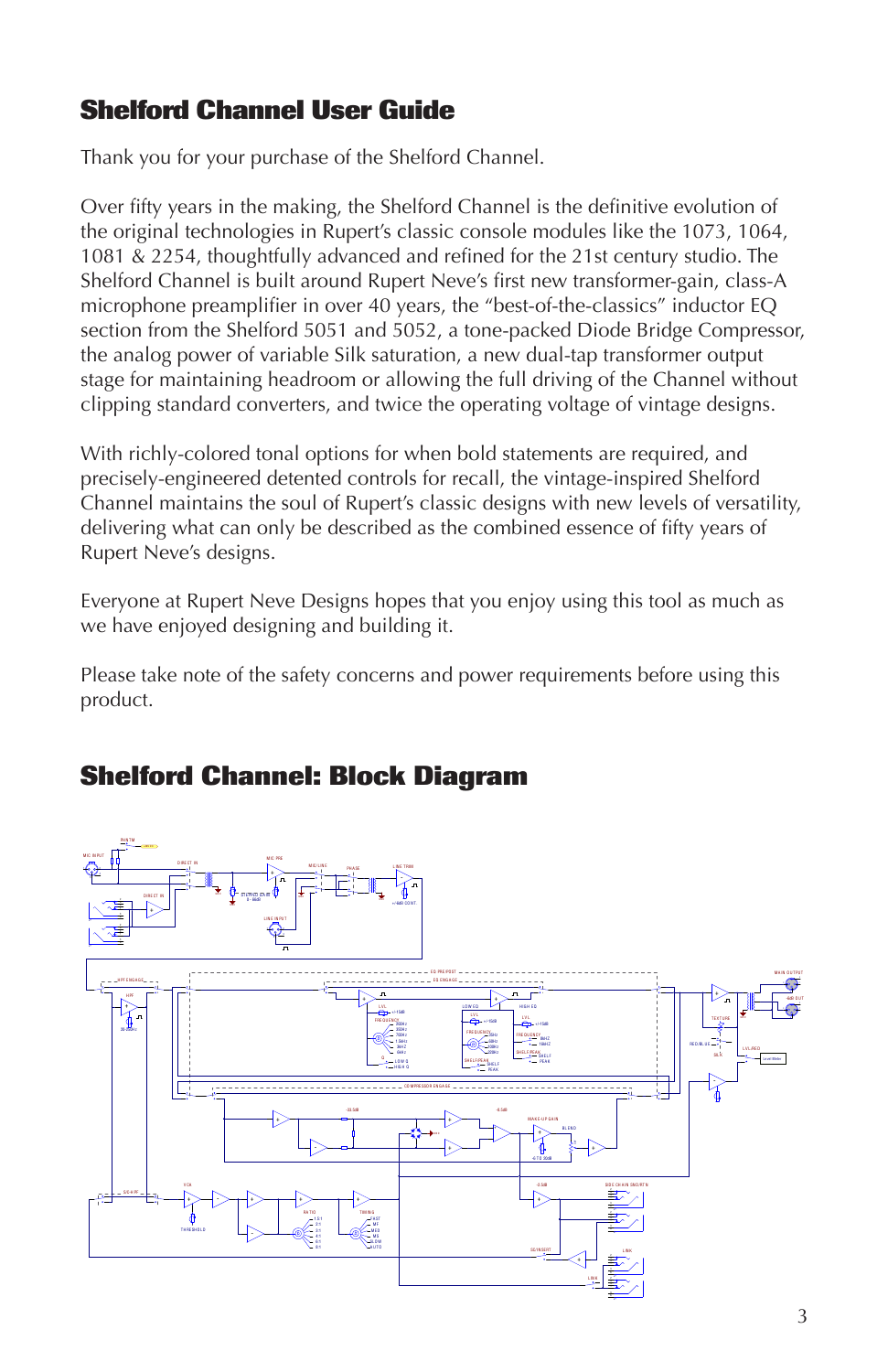### **Shelford Channel: Front and Back Panels**





 $1 =$  GND  $2 =$  Hot  $3 =$  Cold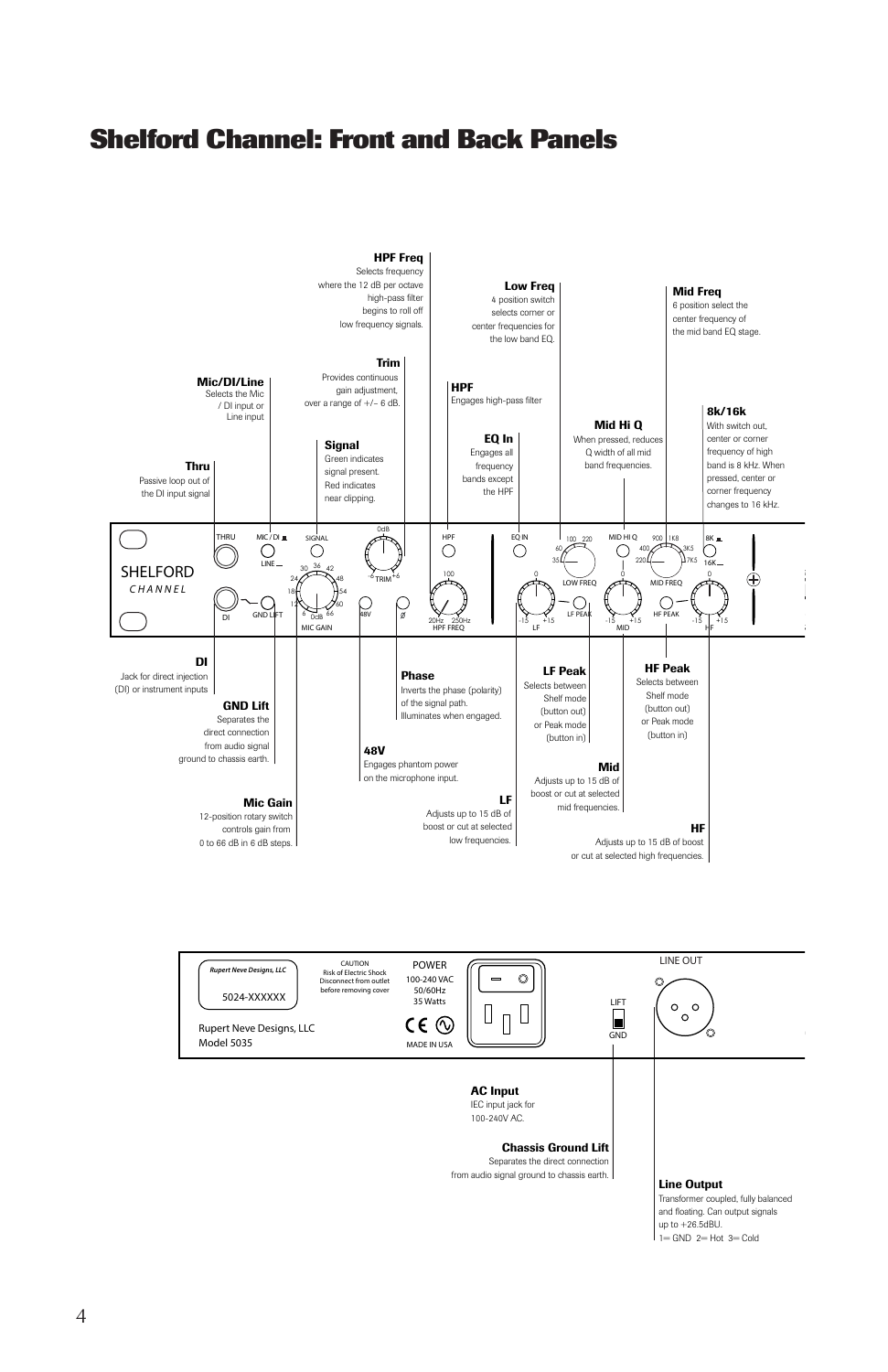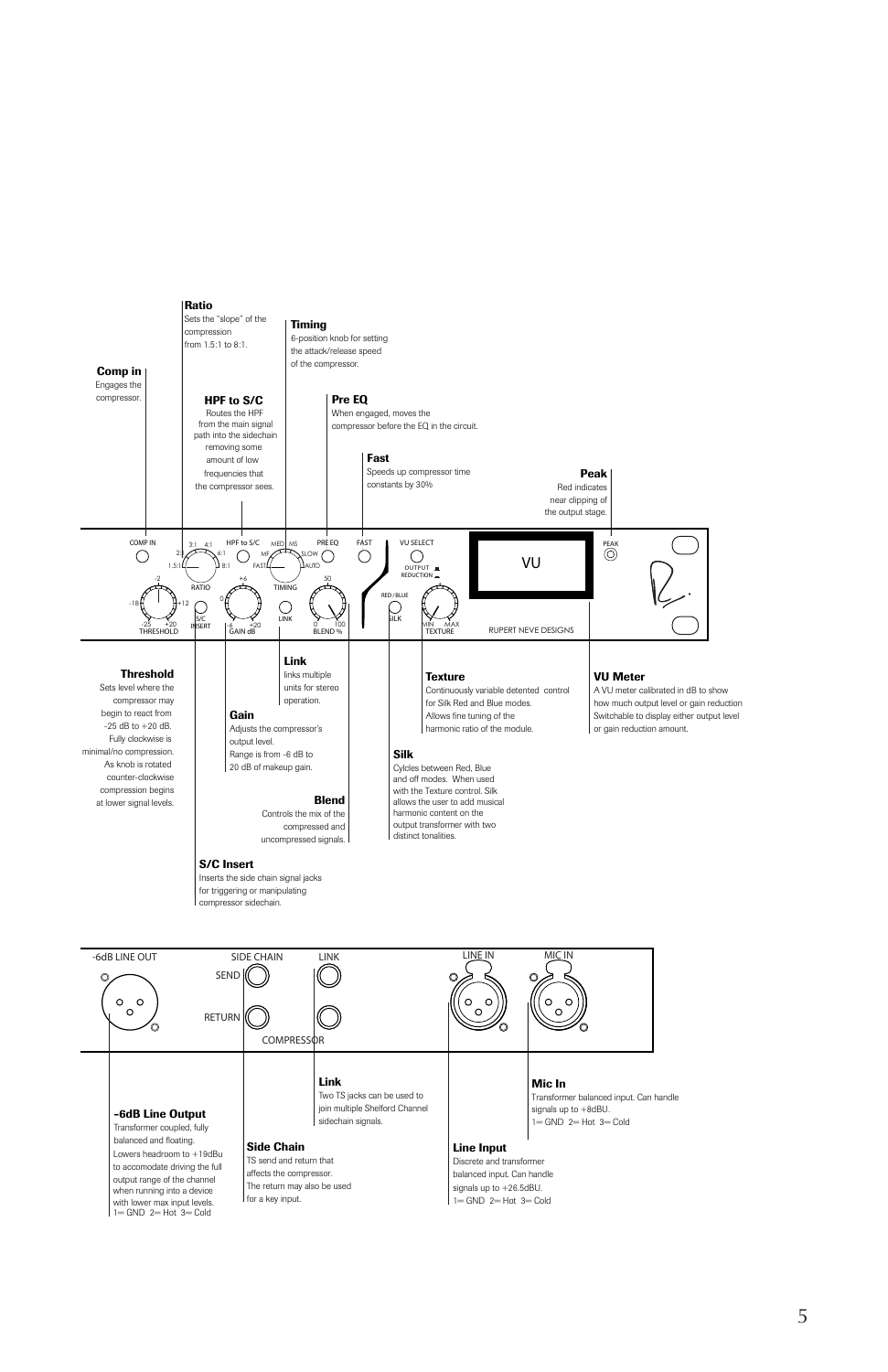# **Power Requirements**

The Shelford Channel unit has a high quality, low noise switching power supply that is further filtered and regulated for an exceptionally quiet and reliable power source for the audio circuits. The power supply is considered "universal" in the sense that it will accept 100V through 240V AC at 50 or 60Hz.

There are no user-accessible fuses in the unit. If your product fails to power on, please contact Rupert Neve Designs technical support.

# **The Rupert Neve Designs Shelford Channel Overview**

The Rupert Neve Designs Shelford Channel is a full 19" rack width, 1.75" (1U) with standard rack mounting "ears." Its construction incorporates a heavy and robust steel shell that provides total magnetic screening and exceptional mechanical stability. The front panel is machined from a solid .20 inch aluminum plate with a steel sub panel behind it.

#### **The Input Stage and Transformer Gain Mic Pre**

Like Rupert's designs from his time in Little Shelford, the Shelford Channel's preamplifier uses a directly-coupled transformer input with gain provided by the custom transformer itself — a first in over 40 years for Rupert Neve. This new custom-designed input transformer, along with its careful integration with the surrounding circuitry, is critical to the Shelford Channel's bold and instantly recognizable character.

With this classic topology, the input transformer design is extraordinarily challenging, and the RN4012 transformer utilized in the Channel went through many generations before Mr. Rupert Neve was satisfied. This transformer provides the first 15 dB of gain, with the rest of the 72dB of gain provided by the discrete, class-A amplifier blocks controlled by a 12 position rotary switch and detented trim pot.

While Rupert's more modern designs (e.g. the Portico Series) utilize a combination of TLAs (Transformer-Like Amplifiers) followed by an input transformer for pristine low & high frequency detail and galvanic isolation, the Shelford Channel's design directly couples the input transformer to the microphone line.

When this new transformer is combined with its surrounding class-A input amplifiers, the result is the unmistakably smooth high and low frequencies of the most famous vintage modules in the world, yet with incredibly low noise and superior isolation. The mic pre section also includes a sweepable 20-250Hz highpass filter, Mic / Line selection, 48V phantom power, and polarity reverse.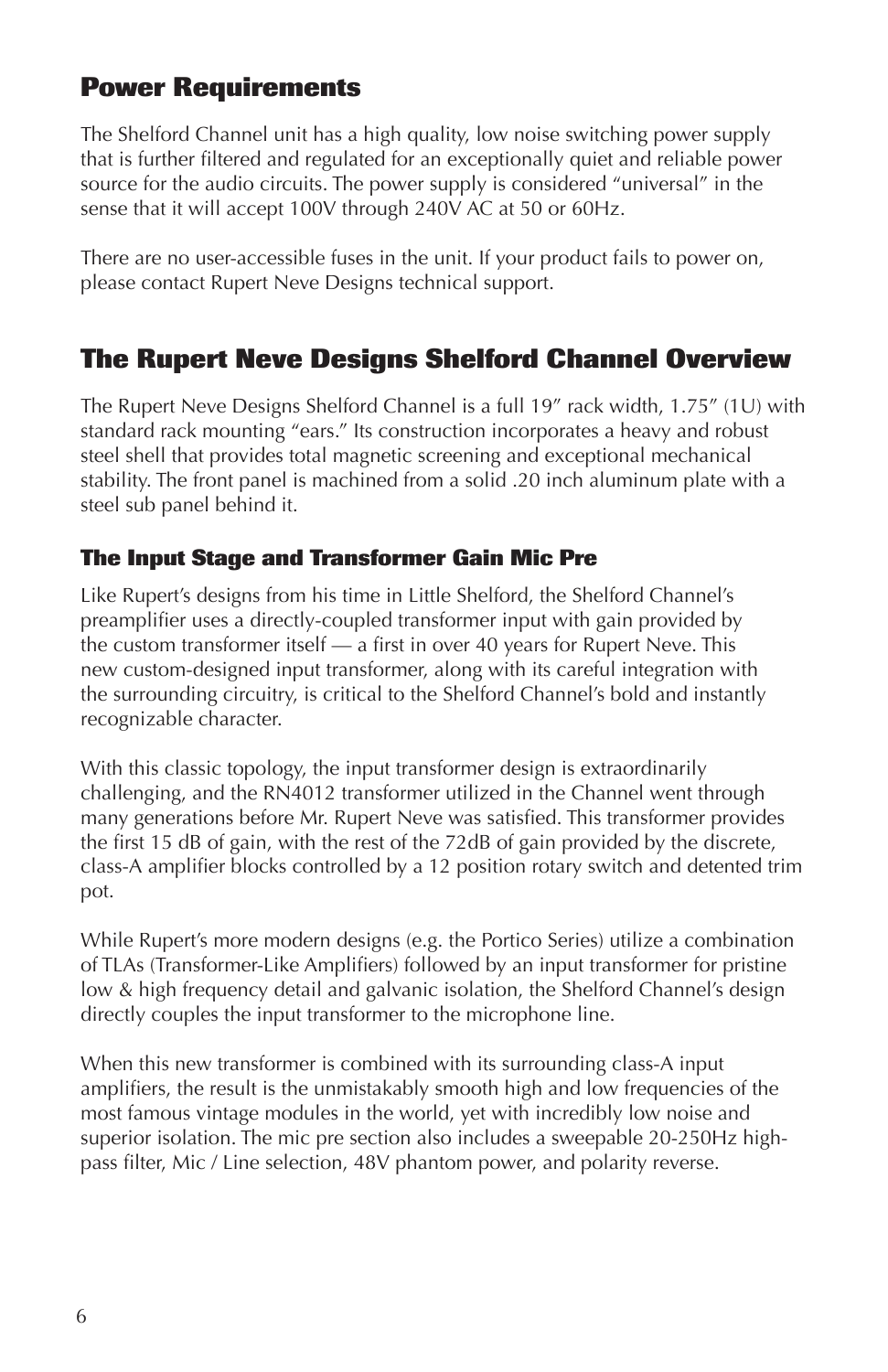#### **The Dual Tap Transformer Output with Variable Silk**

Similar to the input stage, the new output stage is designed to provide the texture and power of Rupert's classics while allowing for significantly more versatility in tone. The dual-tap output for the Channel's RN2042 square-core output transformer creates both high- and low-headroom outputs without compromising the Shelford channel's performance.

The high-headroom tap is designed to capture a more pristine sound at high levels, avoiding non-linear coloration of the output stage and taking full advantage of the Shelford's higher voltage design. The low-headroom tap however, is optimized to allow an engineer to drive the full voltage range of the Channel — adding dynamic tone with these same non-linear "colorations" — without clipping most professional interfaces. On drums, vocals, guitars and other instruments, this output lets you easily hit the transformer's non-linear harmonic "sweet spot", which can bring a recorded performance to life in a way that other effects cannot.

Another advantage of this output stage versus vintage modules is the addition of the variable Silk circuitry, which allows complete control over the harmonic content and saturation of the output transformer. With Silk disengaged, the output is modern and pristine, yet still retains Rupert's signature larger-than-life transformer sound. When engaged, the harmonic content — predominantly 2nd and 3rd order — can be dialed up to several times beyond that found in his vintage units like the 1073. This feature is further controlled with Silk Red and Blue modes, which emphasize harmonic content generated by the source's high frequencies (Red) or low frequencies (Blue).

#### **The Direct Input**

The Hi-Z front panel input uses the same discrete class-A FET and transformer topology as the Rupert Neve Designs RNDI, but it utilizes the new RN4012 input transformer directly coupled into the microphone preamp for gain. This design, made world-famous by the best-selling RNDI, delivers unmatched clarity to high-Z sources, with a substantial low-frequency presence and incredibly smooth high-end response. The DI also includes a passive THRU output to feed a separate amplifier.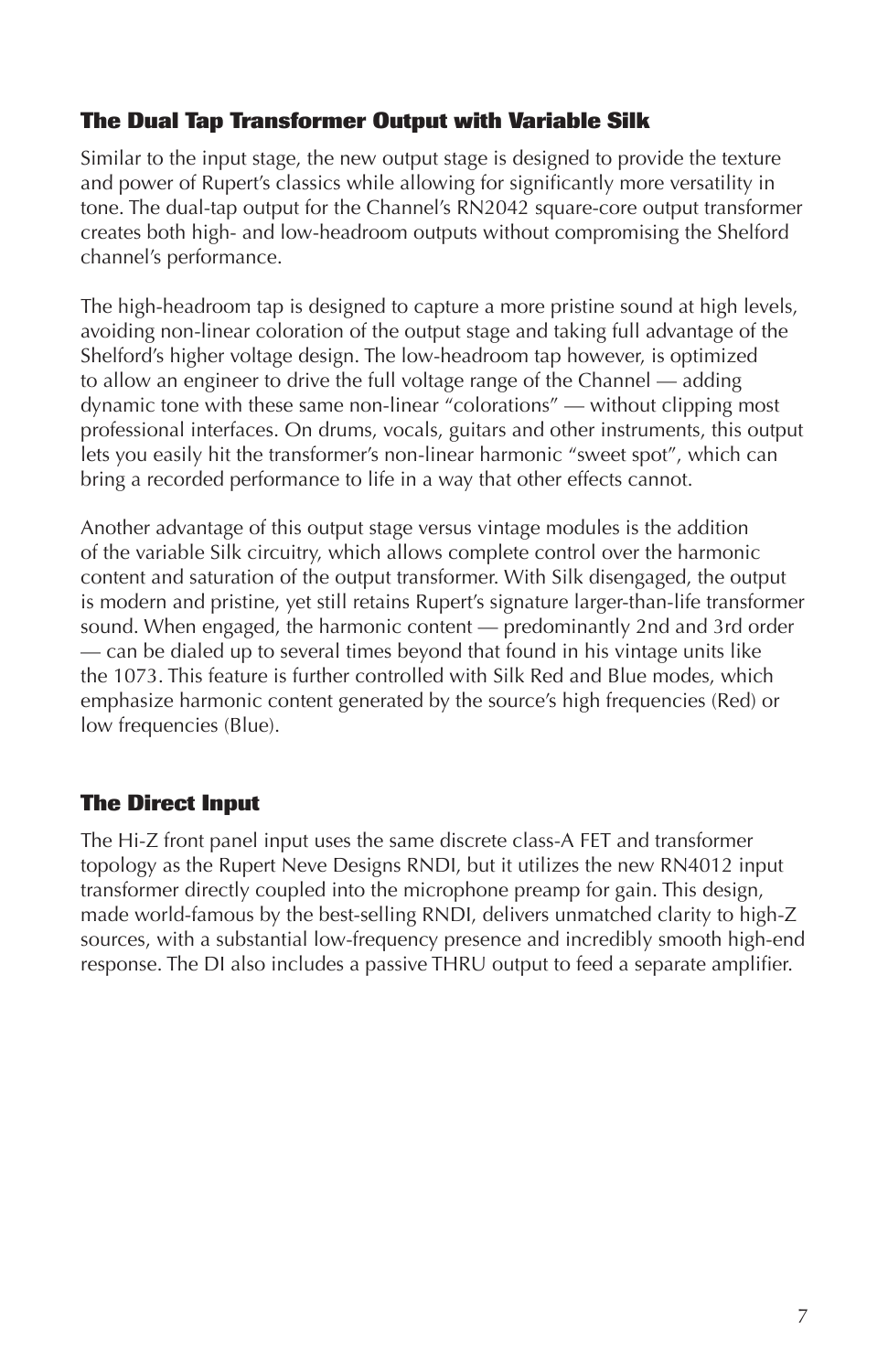#### **The "Best Of The Classics" EQ**

The 3-band, custom-tapped inductor EQ on the Shelford Channel was inspired by our favorite portions of Rupert's vintage EQ designs. The low frequency band is primarily based on the 1064 — renowned for its creamy, resonant bass. Unlike the 1064 however, the LF band on the Channel can be used as either a shelf or a peak filter, adding punch, dimension, and immense control to your low end.

The Shelford Channel's inductor midrange band is based on the legendary 1073 mid-band, which is ideal for sweetening vocals and instruments while bringing them ever-so-slightly forward in a mix. Additionally, the mid band's proportional "Q" response makes it well-suited for de-emphasizing frequencies in a source.

The Channel's high frequency band is a hybrid vintage/modern design, using capacitor-based topologies to achieve richer tone with enhanced control. Just as Rupert originally intended with his most prized classic designs, each EQ section uses low-feedback, class-A electronics to prevent low-level artifacts and harshness from detracting from the tonal shaping. The EQ circuit itself, however, is a decidedly modern design using techniques and components that were simply not available 40 years ago, and should not be considered a "clone."

#### **The Diode Bridge Compressor**

Like the Inductor EQ and Transformer Gain microphone preamp, the Diode Bridge Compressor in the Shelford Channel is based on the same topologies found in Rupert's vintage designs — such as the 2254 — but it expands on these early designs by incorporating full-wave rectification and a slew of new control features.

While Rupert's vintage diode bridge compressors have a uniquely punchy and warm response, they were also quite limited by inflexible attack times, high noise floor, & low headroom. With the Channel's Diode Bridge Compressor, Rupert Neve Designs is able to recapture the vibe-filled, "in your face" sound of those classics with a new level of precision and flexibility, allowing the compressor to be fully utilized on virtually any source. Where the VCA compressor found in the Portico II Channel delivers unrivaled transparency, the Shelford Channel's Diode Bridge Design is all about making a statement with compression.

The compressor includes controls for TIMING, THRESHOLD, RATIO, BLEND, MAKE UP GAIN, FAST (attack & release modifier), HPF to SC, PRE-EQ, BYPASS, SC INSERT, and STEREO LINK for the new high-performance diode bridge.

TIMING is a six-position switch that affects both attack & release settings for Auto, Fast, Medium Fast, Medium, Medium Slow, and Slow. The FAST button speeds up the attack and release for every setting — highly useful when it becomes vital to clamp down on transients. These settings provide a vast range of attack/release combinations, all with easy auditioning and recall.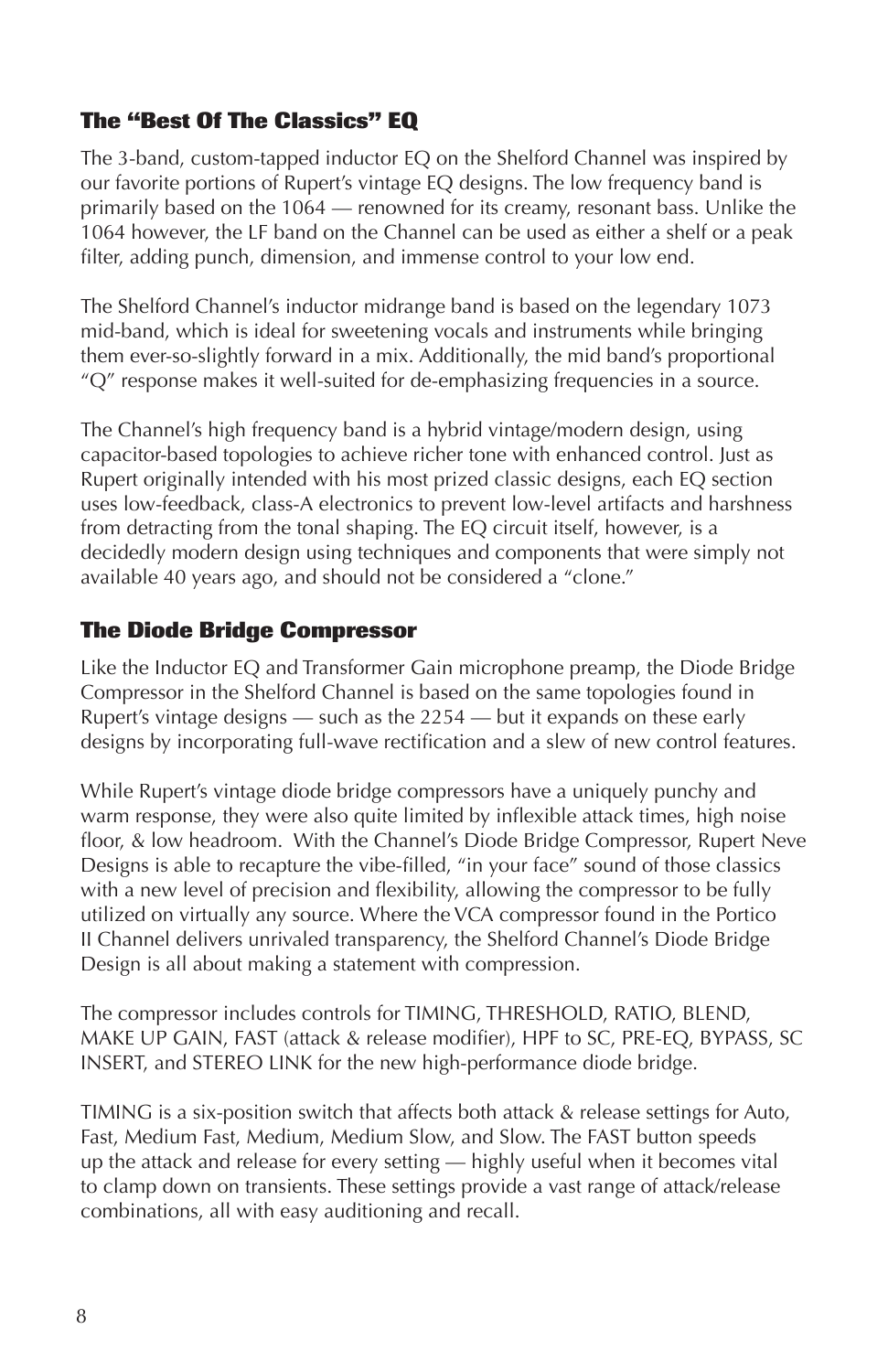The RATIO control has 6 steps between 1.5:1 to 8:1 to achieve a range of compression from subtle to extreme, and the THRESHOLD control has 31 detented steps between -25dBU and +20dBU to handle a wide variety of input levels. MAKE UP GAIN has 31 steps from -6dB to +20dB, and is affected by the blend setting (more on this later). The HPF to SC button moves the Sweepable HPF in the mic pre to the compressor side chain, reducing the impact of low frequencies on the compressor's response. The SC INSERT allows more elaborate equalization of the side-chain signal, accessible via TS I/O on the rear panel.

The BLEND control is incredibly useful on the Diode bridge compressor, allowing the user to gradually mix colored compressor sound with the dry signal — giving the Shelford compressor a potential for subtlety and precision not found in its predecessors.

Additionally, the Diode bridge compressor is optimized to allow for overdriving the diode bridge itself with higher input levels. With signals above 20dBU, the diode bridge becomes fully saturated, creating dynamic harmonic content. By manipulating input levels and the blend control, the diode bridge circuit can be used as an automatic tone shaping tool even with minimal gain reduction.

# **INPUT CONTROLS**

#### **DI and Thru Jacks**

These 2 jacks are used for mic/direct injection (DI) or instrument/line inputs and are simply paralleled and wired together. Inserting a plug into the input jack breaks the normal rear-panel Mic input and allows the user to access the full range of Mic Gain and Trim. These jacks have a 2.2 megohm input impedance that minimizes source loading, thus improving top end response. This factor coupled with the sheer amount of gain that is available makes these inputs extremely versatile. Note that if *Line* is selected and illuminated (button in) using the Mic/DI/Line switch, this will override the 1/4" Instrument Jacks.

#### **MIC/DI/LINE**

Switches between microphone/direct injection input (button out) or line input (button in).

#### **Gnd Lift**

This switch separates the direct connection from audio signal ground to chassis earth.

#### **Signal Present LED**

This LED is dual function. When green, it indicates "Signal Presence" (a minimum signal level of -20dBu). When red, it indicates 2-3dB below input stage clipping of the Mic/Line stage  $(+23$  dBu while the pre actually clips at  $+25$  dBu).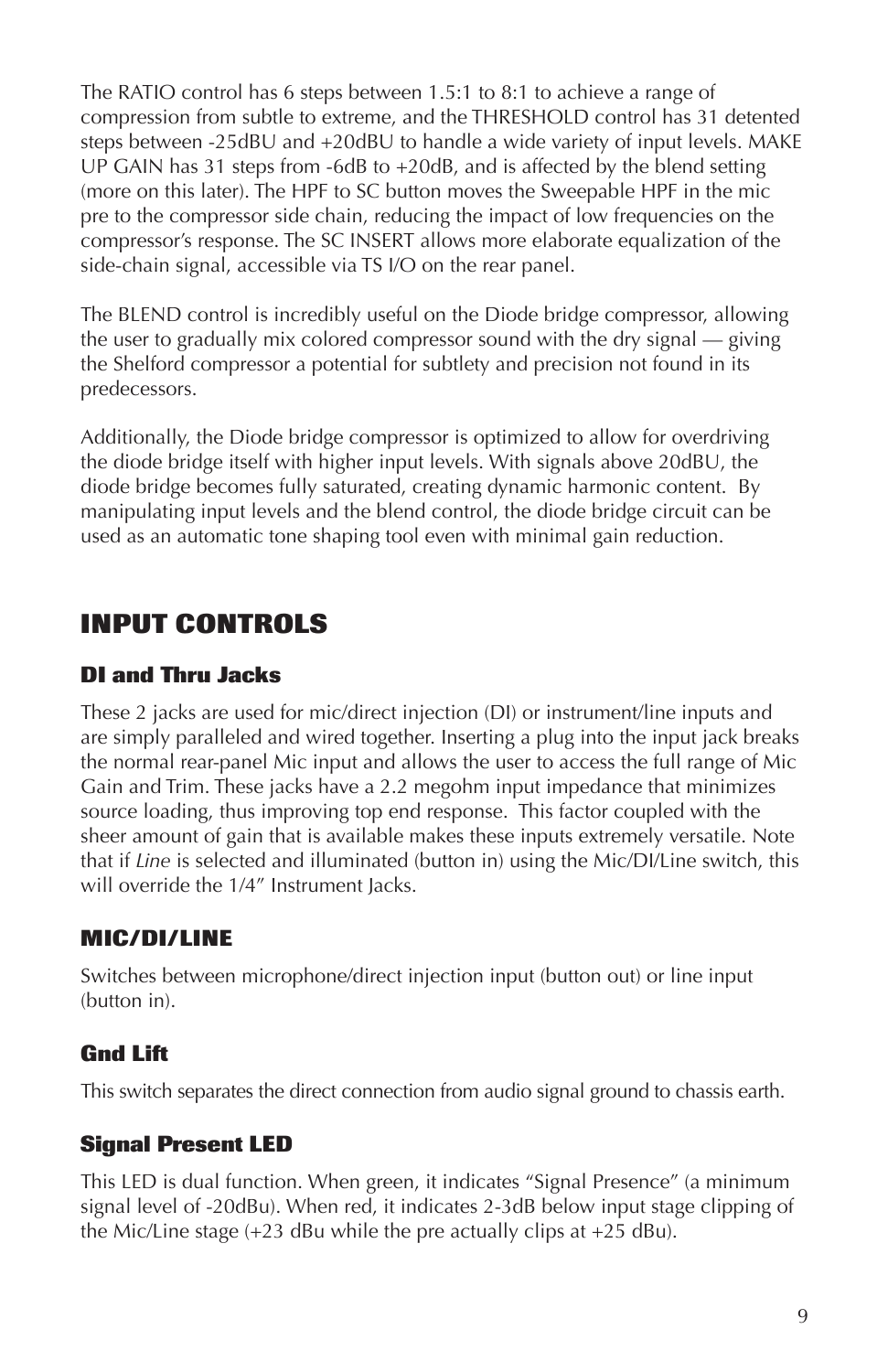#### **Mic Gain**

This 12-way precision rotary switch controls gain from 0 to 66 dB in 6 dB steps.

#### **Trim**

This detented pot provides further continuous gain adjustment over a range of +/– 6 dB.

#### **48V**

This push button switch engages phantom power on the microphone input. Please remember to mute or turn down monitors and headphone sends on the channel that the Shelford Channel is plugged into before toggling "+48" (and be especially cautious if you use pre-fader aux sends for headphones).

Most engineers follow the basic rule of keeping +48V off until all mics are plugged in and verify that faders and/or monitor volume controls are down before switching +48V on. Most dynamic mics, ribbon mics and tube condenser mics do not need +48V but some newer ones do or they will not work. Most condenser mics require +48V Phantom power or they will not function.

#### **Phase**

This push button switch inverts the polarity of the signal path. It illuminates when engaged. (The symbol "Ø" is often used to denote opposite polarity.)

#### **HPF**

The HPF switch engages a 12dB per octave high pass filter. The HPF potentiometer is variable from 20Hz to 250Hz, and can be used to filter out unwanted low frequencies, or in conjunction with the EQ to help shape source material.

Note that engaging the HPF to S/C switch moves the HPF from the primary signal path to the compressor side-chain signal path.

#### **HPF Freq**

This control selects the frequency at which the filter begins (-3db) to roll off low frequency signals. It is a 12 dB per octave Bessel filter designed to musically preserve important timing information while cutting low frequency noise like air conditioning rumble. We may suggest that while recording, the lowest practical setting is generally safest because it is difficult to try to recover low end after it has already been removed in the recording process.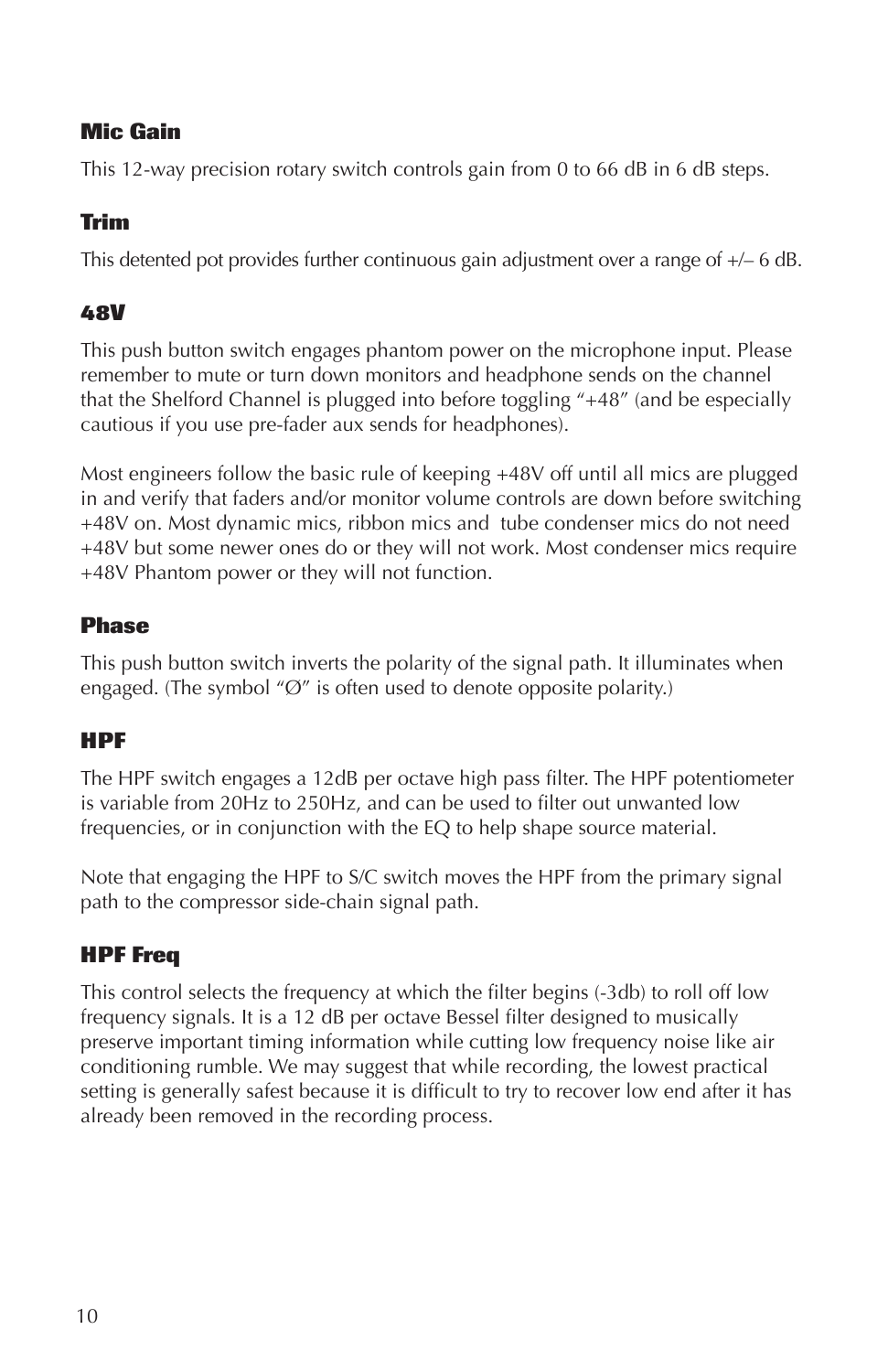# **EQ CONTROLS**

#### **EQ In**

This switch engages all EQ frequency bands except the HPF.

# **LF**

Adjusts up to 15 dB of boost or cut at the selected low frequencies. Cut can be used as a variable, and potentially more gentle alternative to using the HPF. Remember to reduce the signal level at the source to minimize the potential for clipping when any of the 3 bands are boosted significantly.

#### **Low Freq**

The LOW FREQ rotary switch has 4 positions for selecting one of four corner or center frequencies in the low band EQ section. The frequencies are 35 Hz, 60 Hz, 100 Hz and 220 Hz.

#### **LF Peak**

When the button is out, the low frequency band operates in shelf mode, boosting or cutting below the corner frequency. Above the corner frequency the amount of boost or cut gradually diminishes at approximately 6 dB/octave. With the HI PEAK button pressed the low frequency band changes to peak mode with a bell shaped boost or cut curve. Utilizing the LF PEAK button and LF FREQ rotary switch, an engineer has 8 tonal variations of EQ shapes to finesse the bottom end, in addition to the high pass filter that can be introduced for further tightening and manipulation.

#### **Mid Hi Q**

The resonance or Q of the mid band at maximum boost is typically 2 when the button is out. When the MID HI Q is pressed at maximum boost, the Q narrows to approximately 3.5. The Q widens nicely with less boost or cut as is typical for passive EQ circuits. The Q tends to be slightly wider when the frequency is set lower, and slightly narrower for higher frequency selections. The Q is asymmetrical by design: meaning that the Q for cutting frequencies is narrower than the Q for boosting a particular frequency

#### **Mid**

Adjusts up to 15 dB of boost or cut at the selected mid frequencies. Remember to reduce the signal level at the source to minimize the potential for clipping when any of the 3 bands are boosted significantly.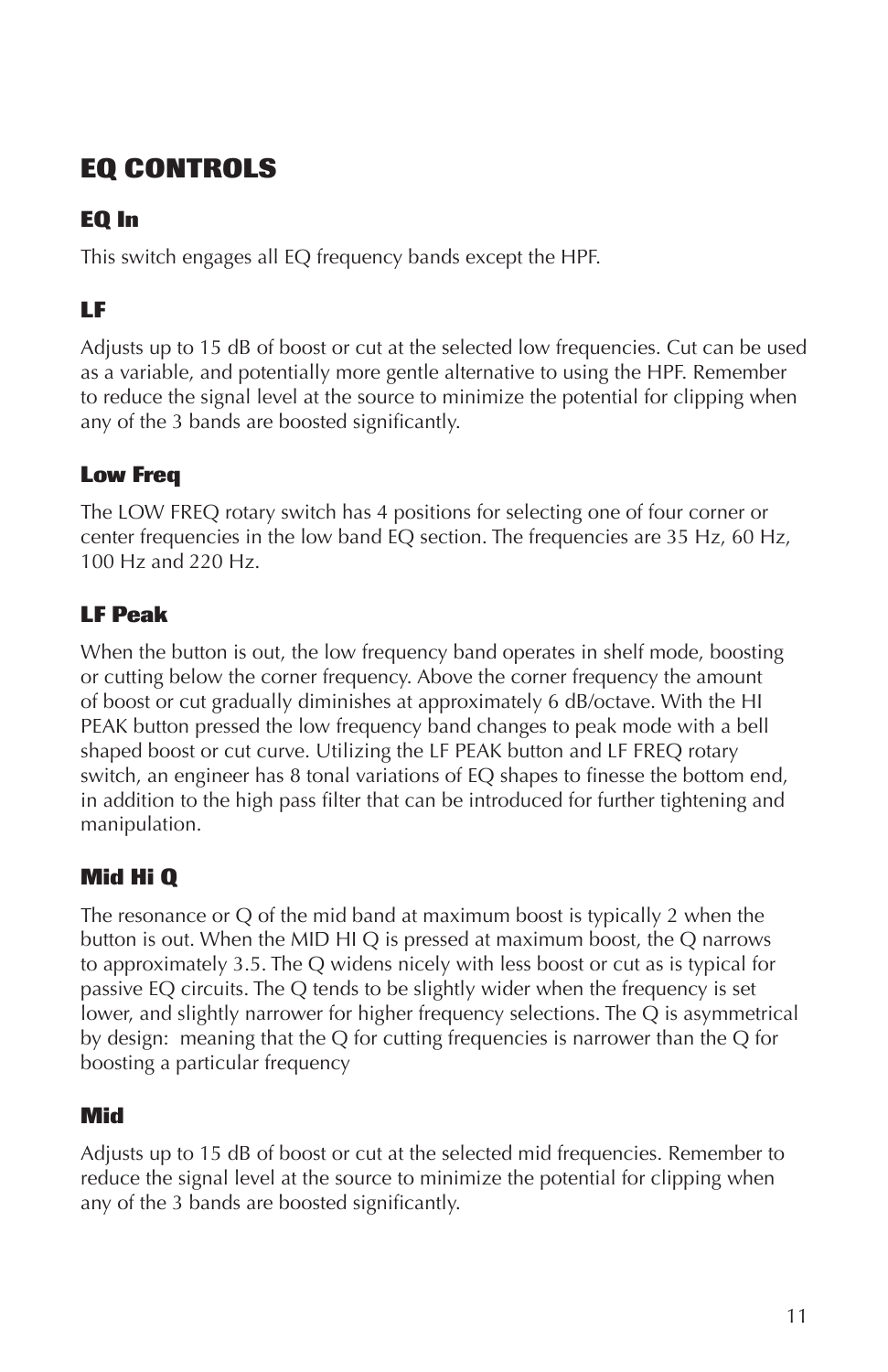#### **Mid Freq**

The MID FREQ rotary switch has 6 positions to select the center frequency of the mid band EQ stage. This circuit utilizes an inductor and capacitors to shape the EQ curve, the same way as Rupert Neve's console designs of the 70's. The chosen frequencies are 200 Hz, 400 Hz, 900 Hz, 1.8 kHz, 3.5 kHz and 7.5 kHz. 200 Hz can be especially useful for cuts on individual tracks within a dense mix.

#### **HF Peak**

When this button is disengaged, the high frequency band operates in shelf mode, boosting or cutting above the corner frequency at approximately 6 dB/octave. Below the corner frequency the amount of boost or cut gradually diminishes. With the HI PEAK button pressed, the high frequency band changes to peak mode with a bell shaped boost or cut curve. Peak mode utilizes an inductor and capacitor circuit to create a bell-shaped curve.

#### **8k/16k**

With the switch out, the center or corner frequency of the high band is 8 kHz. With the button pressed, the center or corner frequency changes to 16 kHz. By utilizing this switch and the HI PEAK switch, an engineer has 4 different EQ curves to finesse the high frequency content.

#### **HF**

Adjusts up to 15 dB of boost or cut at selected high frequencies.

# **COMPRESSOR-LIMITER CONTROLS**

#### **THE SIDE CHAIN INSERT JACKS**

These jack pairs are used to fine tune the compressor's operation. The audio that is normally used to control the compressor gain is available at the "SIDECHAIN OUTPUT" jack, which can then be passed through an external equalizer or other signal processing equipment and returned to the "SIDECHAIN INPUT" jack. As a result, changes to the external EQ in the side-chain will affect the sensitivity of the compressor. For example, if you cut low frequencies with the external EQ, the compressor threshold will tend to be less responsive to bass frequency dynamics. Keep in mind; this is not the same thing as cutting low frequencies on an equalizer by itself because the latter changes the frequency response while the former changes the dynamic response. Similarly, one could boost high end (6 kHz for example) on the external EQ to make the compressor highly sensitive to the part of the spectrum that corresponds to sibilance ("esses"). This allows the compressor to function as a de-esser that will attenuate the boosted frequency in response to sibilant peaks.

A few notes about the SIDE CHAIN INSERT jacks: they are unbalanced and ideally suited for use with unbalanced equipment; however, most balanced EQ's will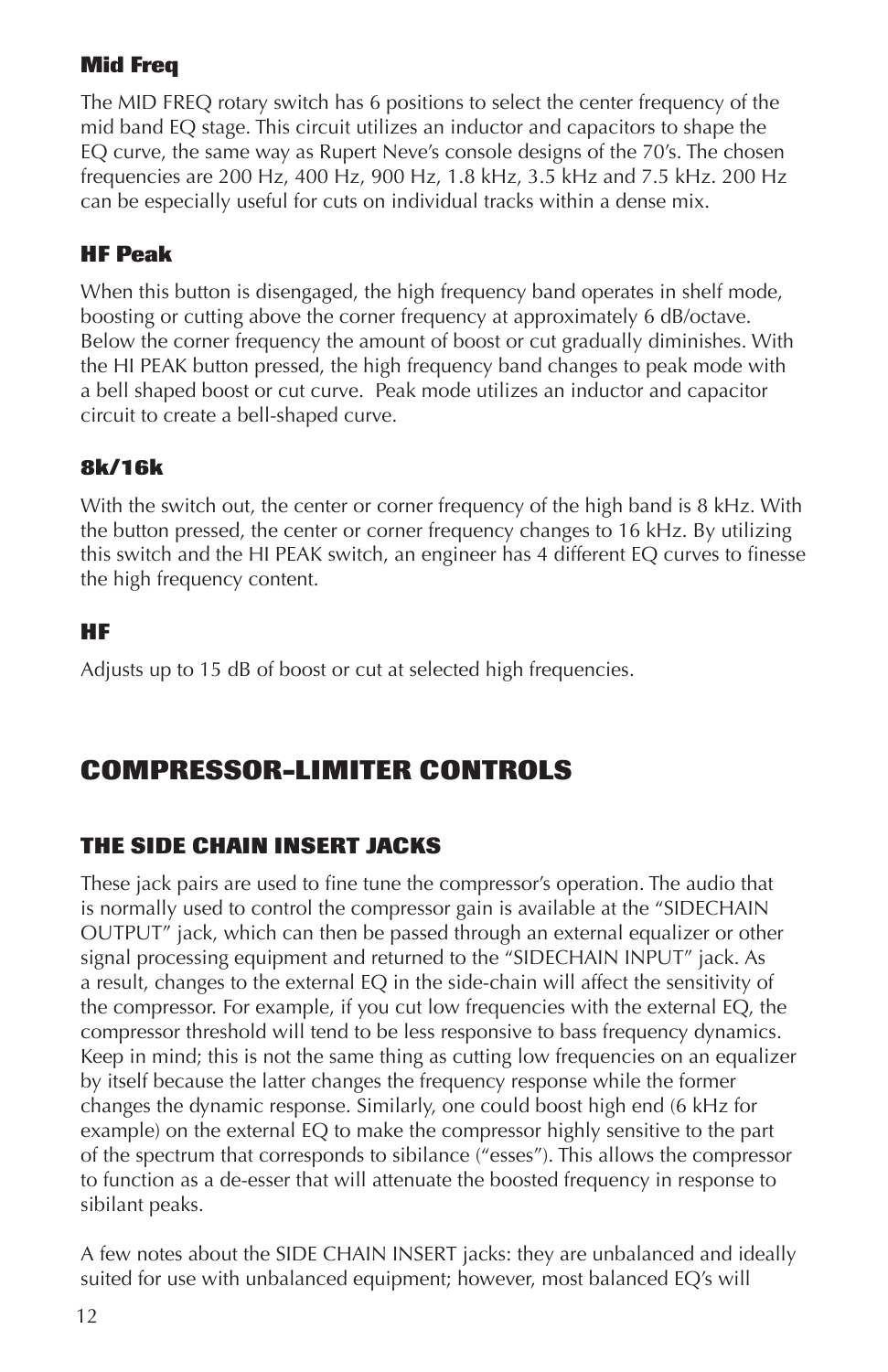work fine as well. A symptom of a balanced to unbalanced mismatch is that the "compression meter" will indicate a significant change in compression even when the EQ is set flat.

#### **Comp In**

The "COMP IN" button engages the compressor section.

#### **Threshold**

This control sets the level at which the compressor begins to attenuate, variable across a signal level range of -25 dB to +20 dB. With this control fully clockwise, minimal or no compression is achieved. As the threshold knob is turned counterclockwise, more input signal gain reduction is introduced.

#### **Ratio**

This control sets the slope of the compression curve from 1.5:1 to 8:1. For example, if the ratio knob is set for 3:1, and the signal rises 15 dB over the threshold, the compressor will attenuate 10 dB from input to output, only allowing the output to rise 5 dB.

In this section, it is appropriate to mention GAIN REDUCTION and OUTPUT metering since many of us have learned to set up compressors by watching the all important GR meter. When setting the Threshold and Ratio of the compressor, it is helpful to utilize the VU meter; however, one should ultimately rely on their ears and diligent use of the "COMP IN" (Bypass Button) for comparison.

# **SC Insert**

This control inserts an external device into the side-chain signal path via the rear panel side-chain insert jacks.

# **HPF to S/C**

This routes the High Pass Filter into the circuit that the compressor uses to determine level, commonly referred to as "the side-chain." Note that the rest of the circuit and output will not have those lows filtered out. This function tends to be very useful because typical sounds often have more energy in the low octaves and can cause excessive compression. Our ears may tend to associate loudness with mids or high mids for some sounds and one may want the compressor to regulate and smooth perceived loudness. Removing some amount of low frequencies that the compressor "sees" can help especially if one is compressing deeply (-8 dB or more).

#### **Gain**

This control is popularly known as Make-Up Gain. Since the compressor generally attenuates the louder peaks of the audio signal, the make up gain is necessary to restore the compressor's output to a comparable volume to the bypassed signal level.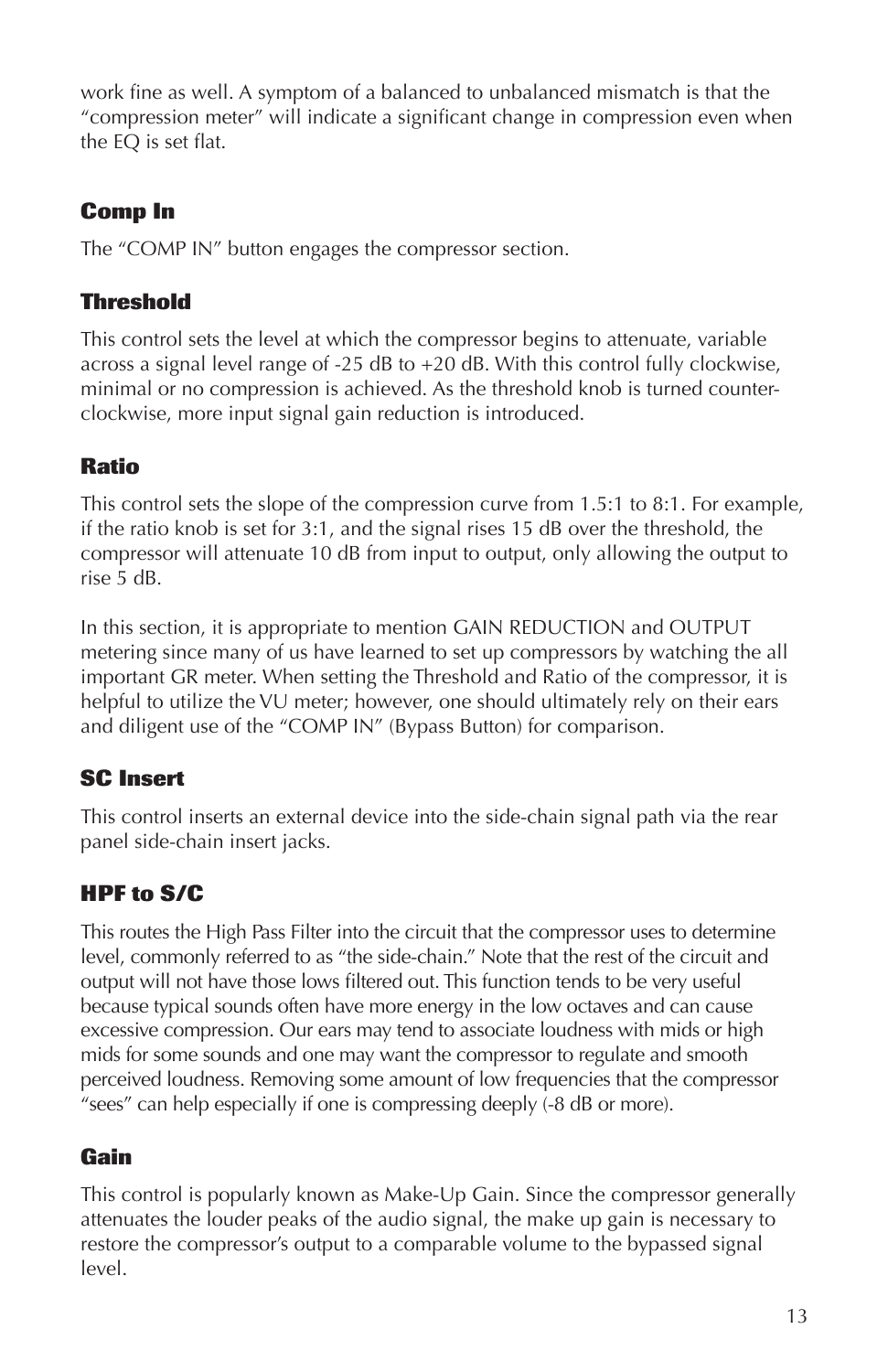#### **Timing**

This six-position controls adjusts the attack/release speed of the compressor. See the "Timing" section on page 18 for timing values.

#### **Link**

Links the side-chain control of multiple units for ganged operation, as would be used for stereo compression.

# **Pre EQ**

In normal operation, the Compressor follows the EQ so that the Compressor can respond to significant tonal changes caused by the EQ. It is generally advisable to adjust THRESHOLD levels after the EQ is set, as EQ may cause levels to significantly change.

Pushing the PRE EQ button reroutes the compressor ahead of the EQ in the signal path. In this mode, significant amounts of EQ will have a greater impact on output levels, and will generally make the compressor less useful at maintaining a consistent audible level. Different engineers have different preferences, and it is ultimately your choice. Perhaps the choice is best left on a case-by-case basis armed with the knowledge that you may need to adjust the compressor threshold slightly and tweak the HMF if the compressor seems to be affecting transient peaks.

#### **Blend**

The blend control allows the user to dial in the desired mix ratio of the uncompressed signal with the compressed signal. With the blend control fully counter-clockwise, the user can monitor the uncompressed signal, which is analogous to having the compressor in bypass. With the blend control fully clockwise, the user can monitor the compressor-limiter audio path. This ability to blend compression is a recent invention that has gained popularity, and is not found on vintage compressors.

#### **Fast**

When pressed, this mode speeds up both attack and release of the selected time constant of compressor.

Do we recommend any particular compressor settings for particular instruments? No, but we will recommend that you not depend on hearsay settings and that you always listen carefully to the levels and mix values as you tweak. You can generally regard a compressor as a semi-automatic volume control and you should be aware of the kinds of artifacts that you would get moving a fader quickly. You should also listen for changes in tonality from altering the relative strength of transients and plosives that often contain more high mid and highs.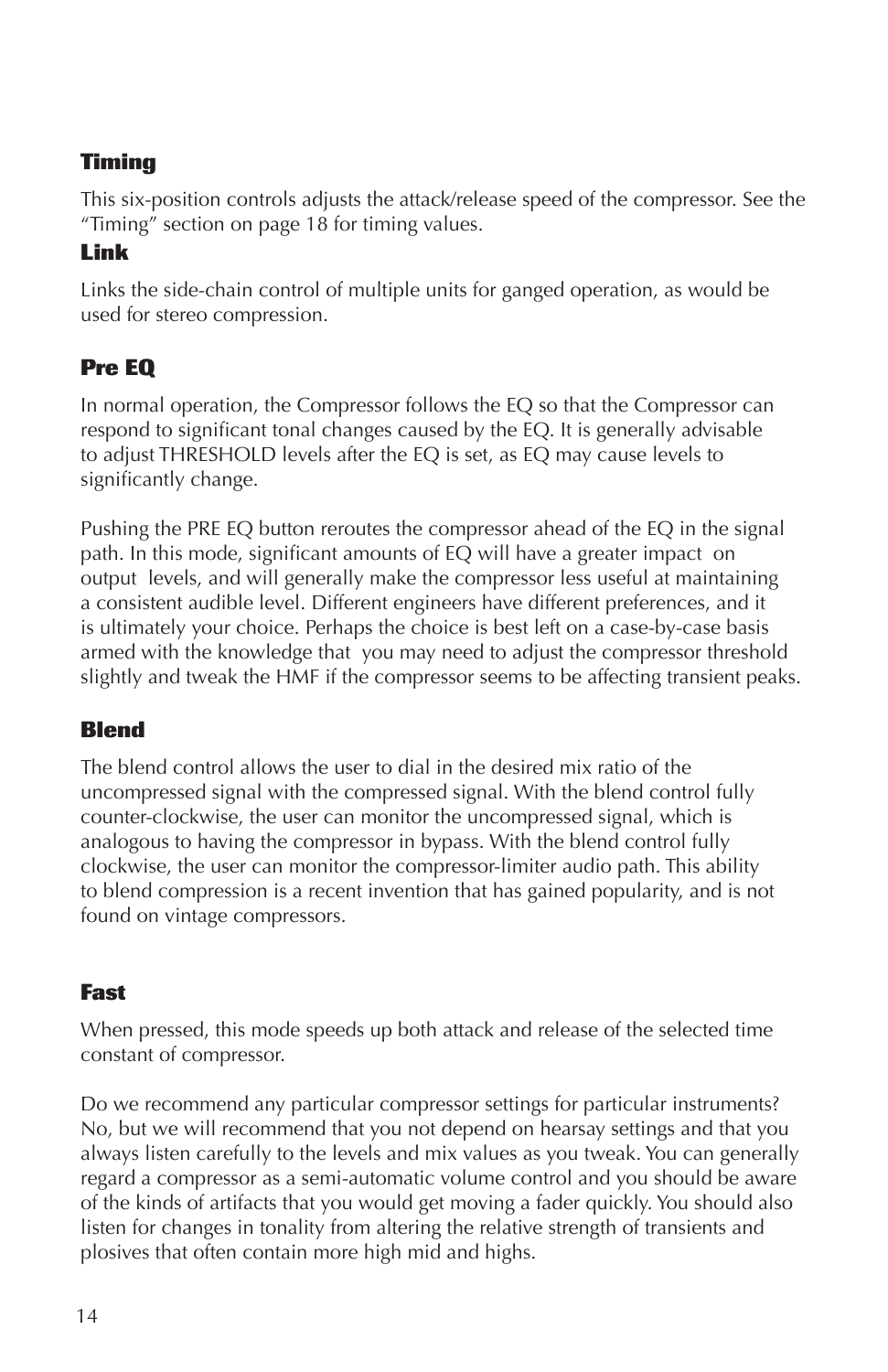# **OUTPUT CONTROLS**

#### **VU Select**

This switch selects either output level or gain reduction metering on the VU Meter.

#### **Silk**

Pushing the Silk button engages the "Silk-Red" circuit, and pushing it a second time introduces "Silk- Blue" circuitry. "Silk" reduces the negative feedback on the output transformer, adding harmonic content as the texture is increased. "Silk Blue" mode features more saturation in the lows and low mids, where as "Silk Red" accentuates the saturation in the high-mids and highs.

#### **Texture**

In the Shelford Channel, both "Silk" modes are modified and fine tuned by the "Texture" control. By manipulating the "Texture" control, the amount of "Silk" can be changed from essentially absent, to even greater levels than could be achieved with vintage products.

With silk/texture engaged, the distortion characteristic and harmonic content of the unit are very reminiscent of many of Rupert's class-A vintage designs. These controls add an unparalleled range of tonal options to the Shelford Channel and should be explored creatively with a variety of different sources for best effect.

#### **VU Meter**

The VU meter is calibrated in dB to show either the final average output level of the Shelford Channel or how much gain reduction is taking place. The type of metering shown depends on how the VU Select switch is set.

#### **Peak**

When illuminated, this LED indicates that peak level has been reached.

# **Specifications**

# **Mic Pre**

#### **Input Impedance**

2200 Ohms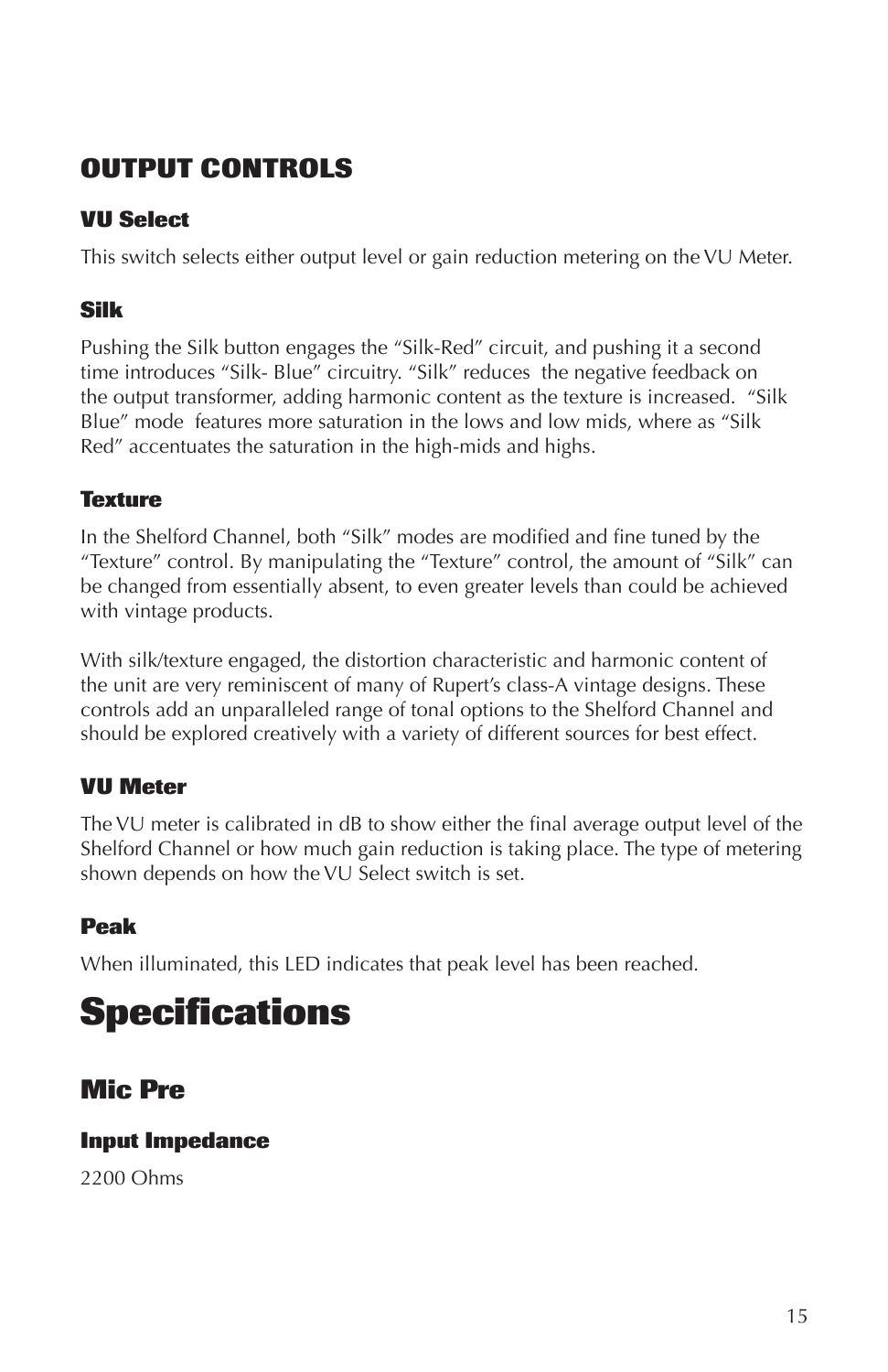#### **Maximum Input**

+21.5dBu from 150Hz to 22kHz +8dBu 20Hz to 22kHz

#### **Gain Steps**

| Position       | Gain (dB) |
|----------------|-----------|
| 1              | 0         |
| $\overline{2}$ | 6         |
| 3              | 12        |
| $\overline{4}$ | 18        |
| 5              | 24        |
| 6              | 30        |
| $\overline{7}$ | 36        |
| 8              | 42        |
| 9              | 48        |
| 10             | 54        |
| 11             | 60        |
| 12             | 66        |

#### **Noise**

Un-weighted, 22Hz-22kHz, source impedance 150 Ohms balanced.

| $-100.9$ dBu |
|--------------|
| $-106.6$ dBu |
| $-91.37dBu$  |
| $-64.1$ dBu  |
| $-121.37dBu$ |
|              |

#### **Frequency Response**

+/-0.25dB from 17Hz to 45kHz

# **Direct Input**

#### **Maximum Input**

8dBu @ 20Hz to 120kHz

#### **Noise @ Main Output**

-100dBu (22Hz to 22kHz)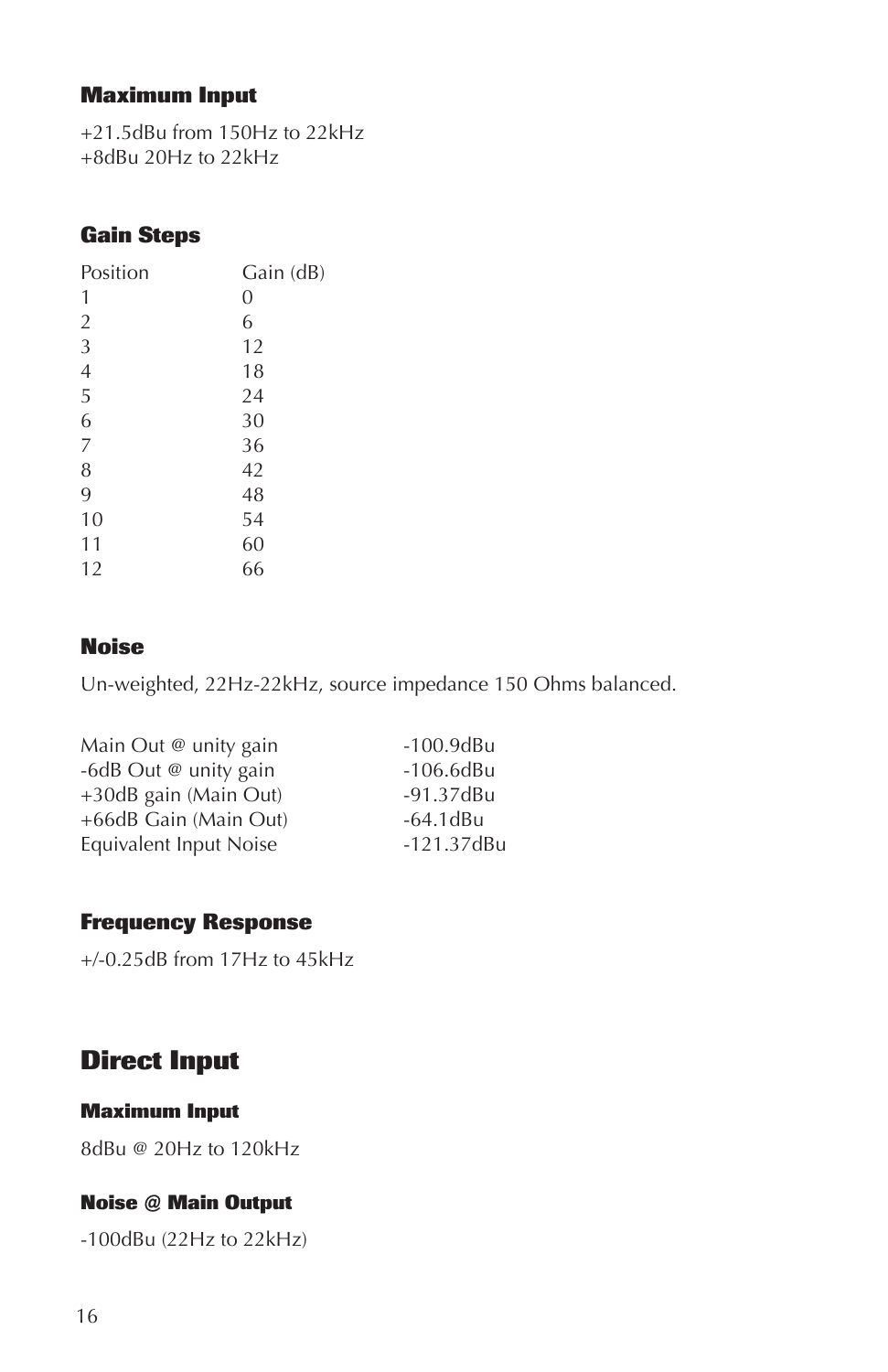# **Line Input**

#### **Maximum Input Level**

+30.5dBu 20Hz to 30kHz

#### **Total Harmonic Distortion and Noise**

@ 1kHz, +20dBu output level, no load. Better than 0.002% @ 20Hz, +20dBu output level, no load. 0.05% Typical (2nd and 3rd harmonic)

#### **Noise @ Main Output**

-101.1dBu

Un-weighted, 22Hz-22kHz, source impedance 40 Ohms balanced, no load.

#### **Frequency Response**

+/- 0.25dBu from less than 10Hz to 110kHz -0.32dB @ 120kHz

#### **Maximum Output Level**

+26dBu @ 16Hz to 20kHz

#### **Total Harmonic Distortion and Noise with SILK engaged**

#### **RED**

TEXTURE @ min @ 100Hz, +20dBu input level, no load 0.0131%, mostly 3rd harmonic (typical)

TEXTURE @ max @ 100Hz, +20dBu input level, no load 1.66%, mostly 2rd harmonic (typical)

#### **BLUE**

TEXTURE @ min @ 100Hz, +20dBu input level, no load 0.0079%, mostly 3rd harmonic (typical)

TEXTURE @ max @ 100Hz, +20dBu input level, no load 0.941%, mostly 2rd harmonic (typical)

# **High Pass Filter**

Continuously variable swept frequency from 20Hz to 250Hz. Slope: 12dB/Octave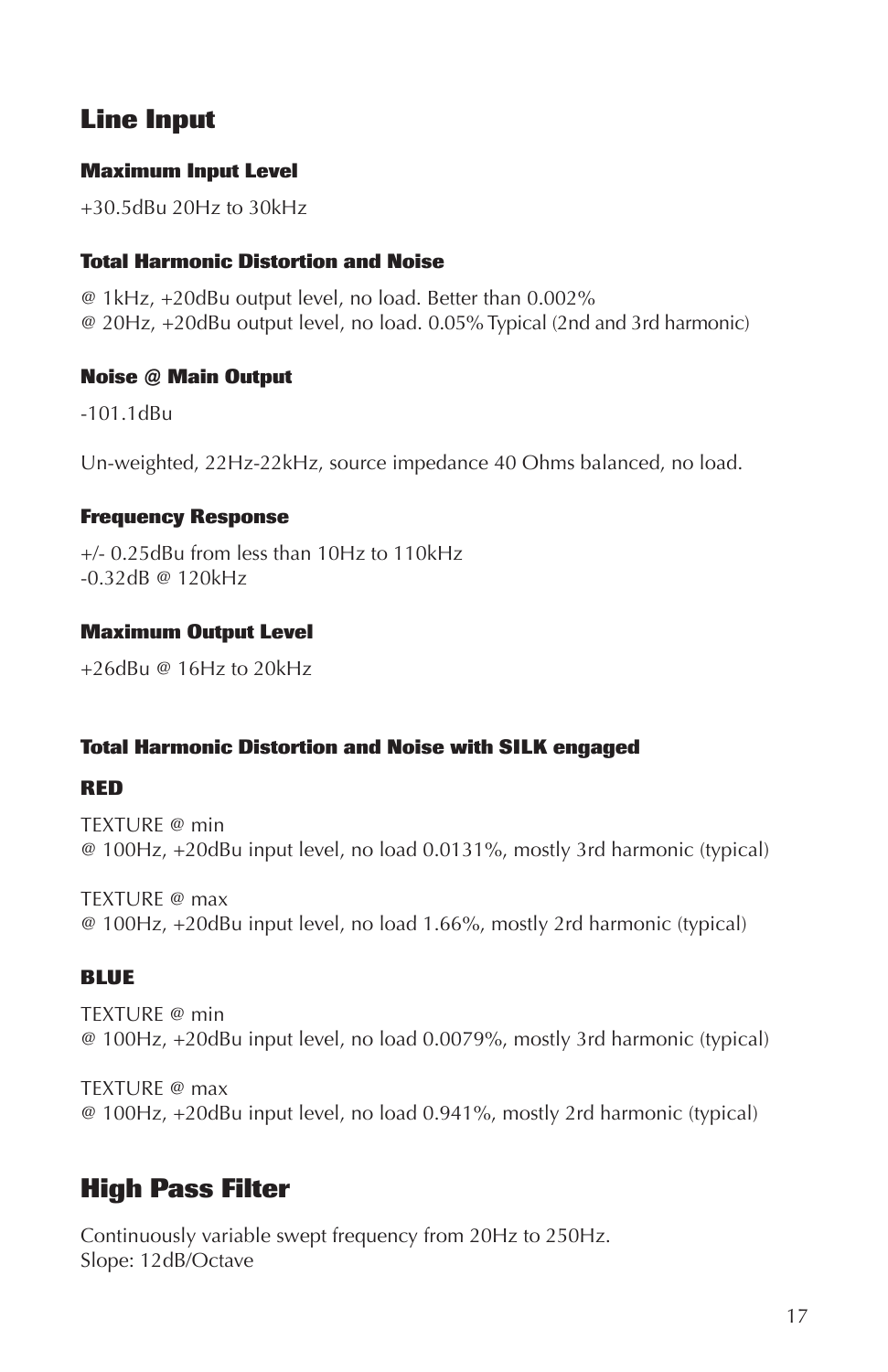# **EQ**

#### **Noise**

Un-weighted, 22Hz-22kHz, -92dBu

# **Signal Present / Overload Indicator**

#### **Signal Present**

Illuminates GREEN when input stage signal level reaches -20dBu

#### **Overload**

Illuminates RED when input stage signal level reaches -23dBu

# **Diode Bridge Compressor**

Noise (BW 22Hz – 22kHz): 0 dB Makeup Gain: -84.5 dBu +20 dB Makeup Gain: -64.2 dBu

#### **Time Constants:**

Measurements taken represent full range achievable between 1.5:1 Ratio and 8:1 Ratio setting

0 dBu I/P 1kHz Burst Tone used for all recorded measurements

Fast (TC1): Attack 180µS — 1.8mS // Release 100mS – 150mS MedFast (TC2): Attack 750µS – 5.25mS // Release 160mS – 250mS Med (TC3): 2.7mS – 18mS // Release 350mS – 525mS MedSlow (TC4): 4.6mS – 38mS // Release 600mS – 1 S Slow (TC5): 11mS – 72.5mS // Release 800mS – 1.25 S Auto (TC6): 5.75mS – 35.5mS // Release T1 400mS – 850mS, T2 TBD "Fast" Mode Multiplier: Modifies aforementioned TC's by 70% of original value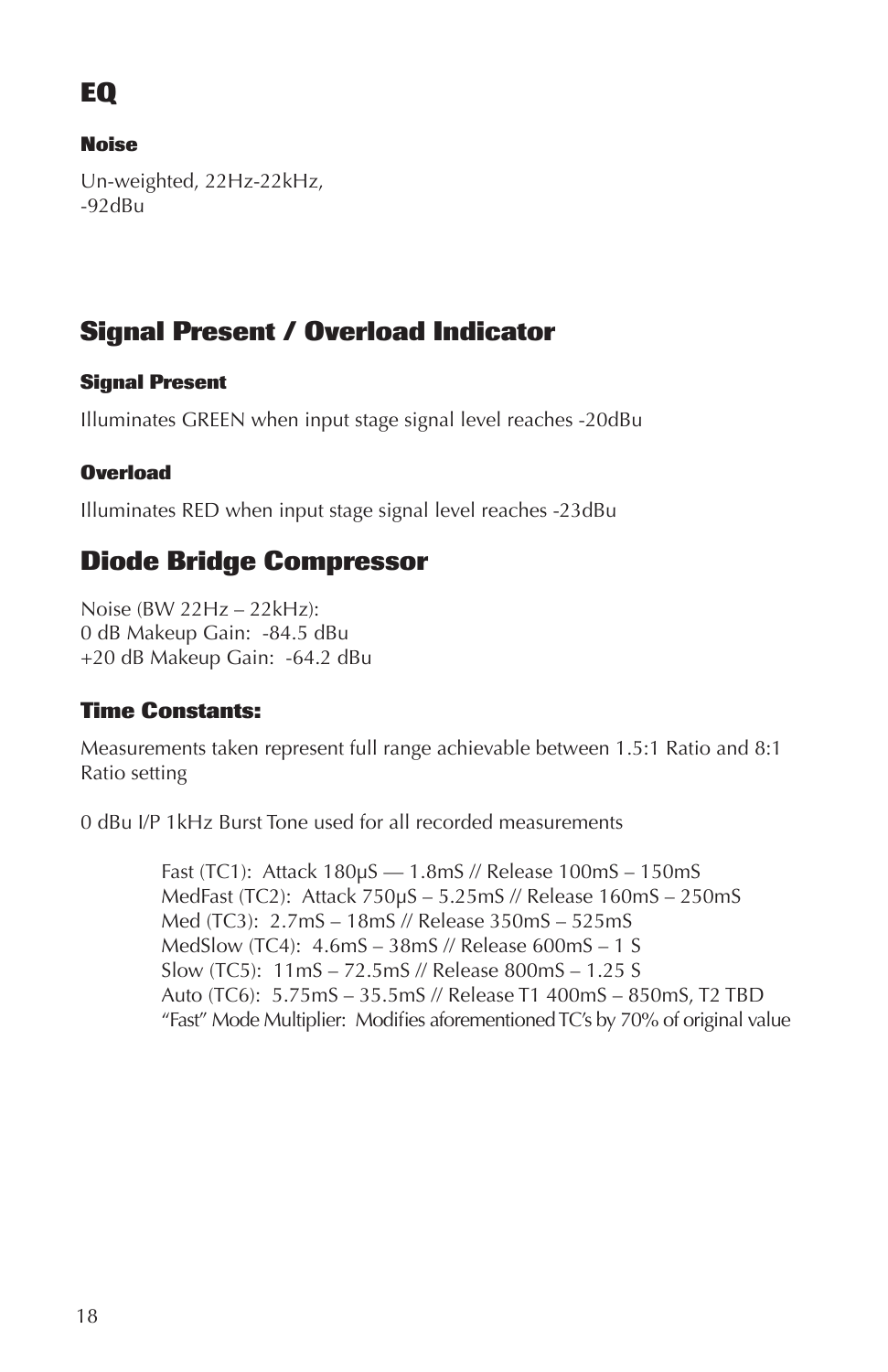#### **Low Frequency Peak Response**

```
Audio Precision 07/14/16 16:45:40
```


#### **Low Frequency Shelf Response**

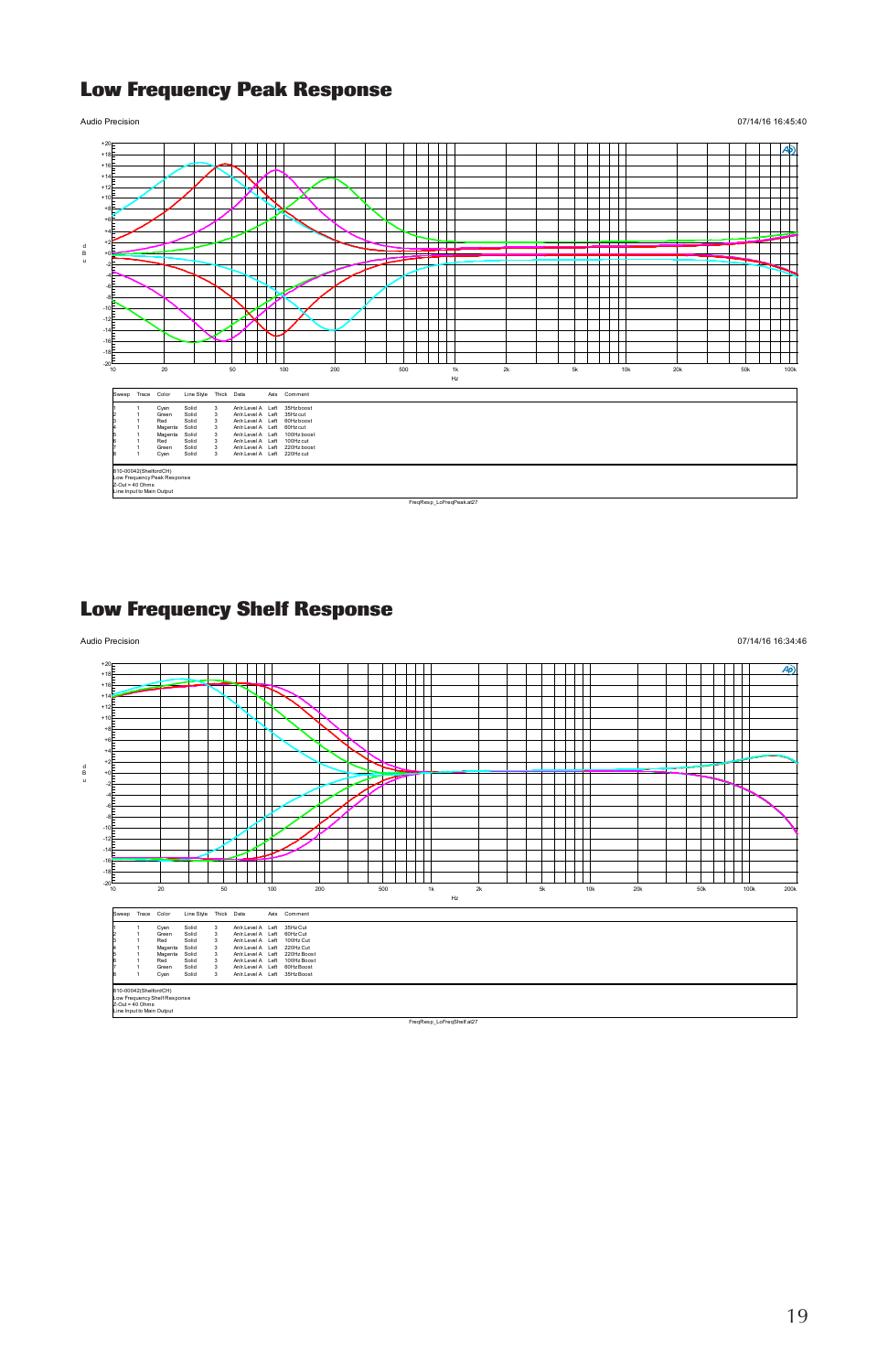#### **Mid-Band Low Q Frequency Response**



#### **Mid-Band Low Q Frequency Response**

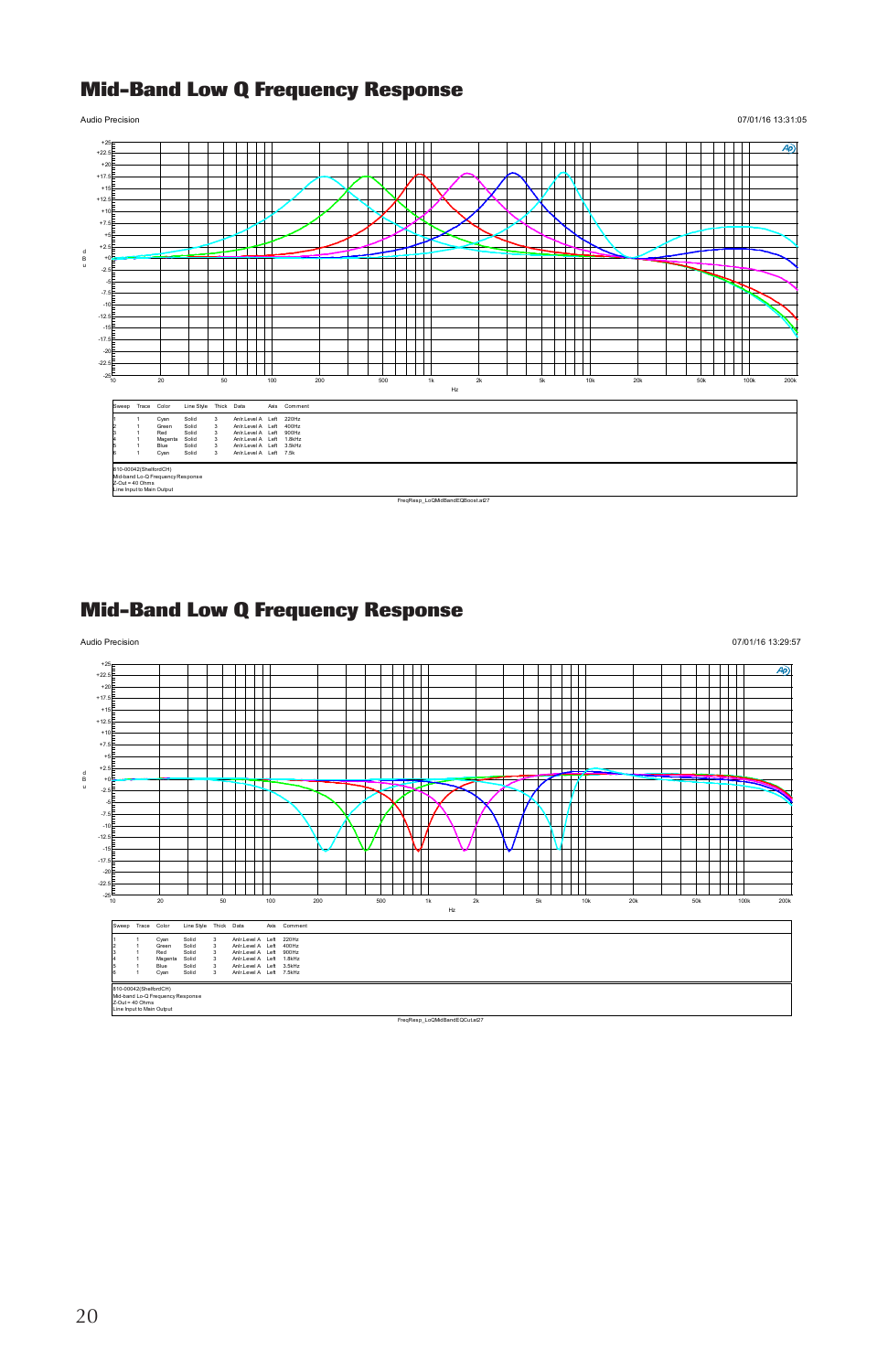#### **Mid-Band High Q Frequency Response**

```
Audio Precision 07/01/16 13:40:06
```


#### **Mid-Band High Q Frequency Response**

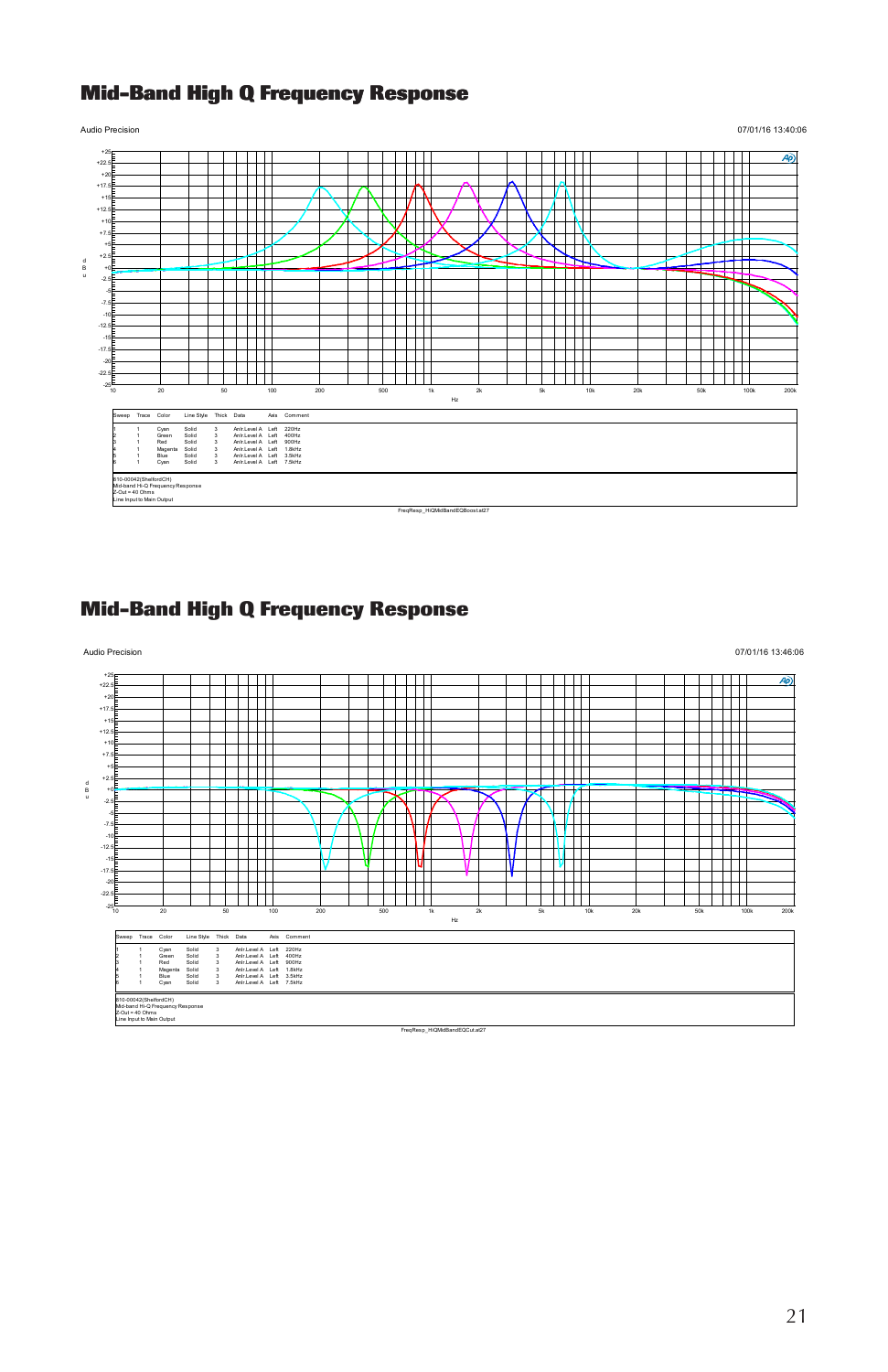#### **High Frequency Peak**



#### **High Frequency Shelf**

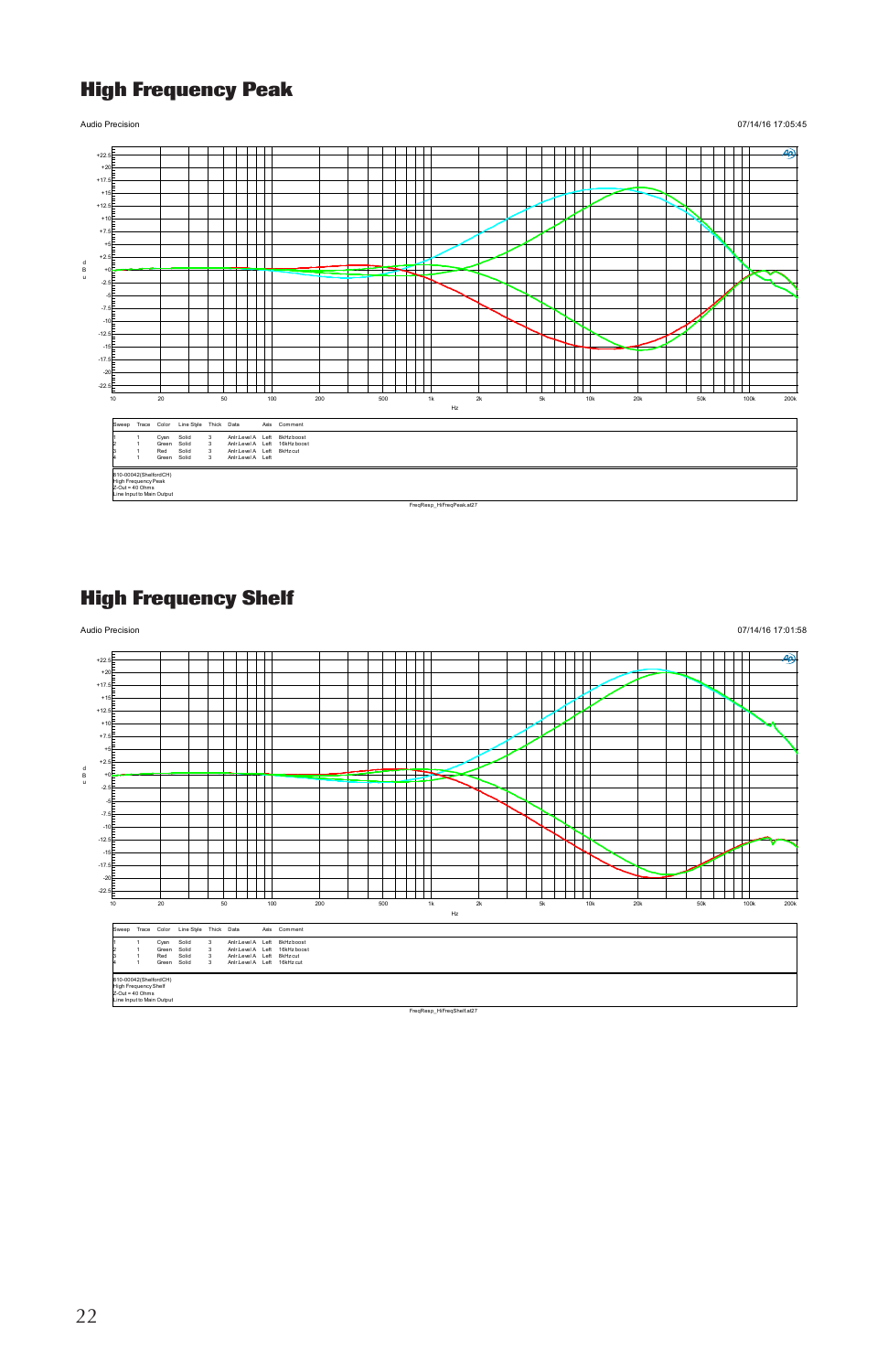#### **HPF Frequency Response**







#### **Texture Frequency Response**